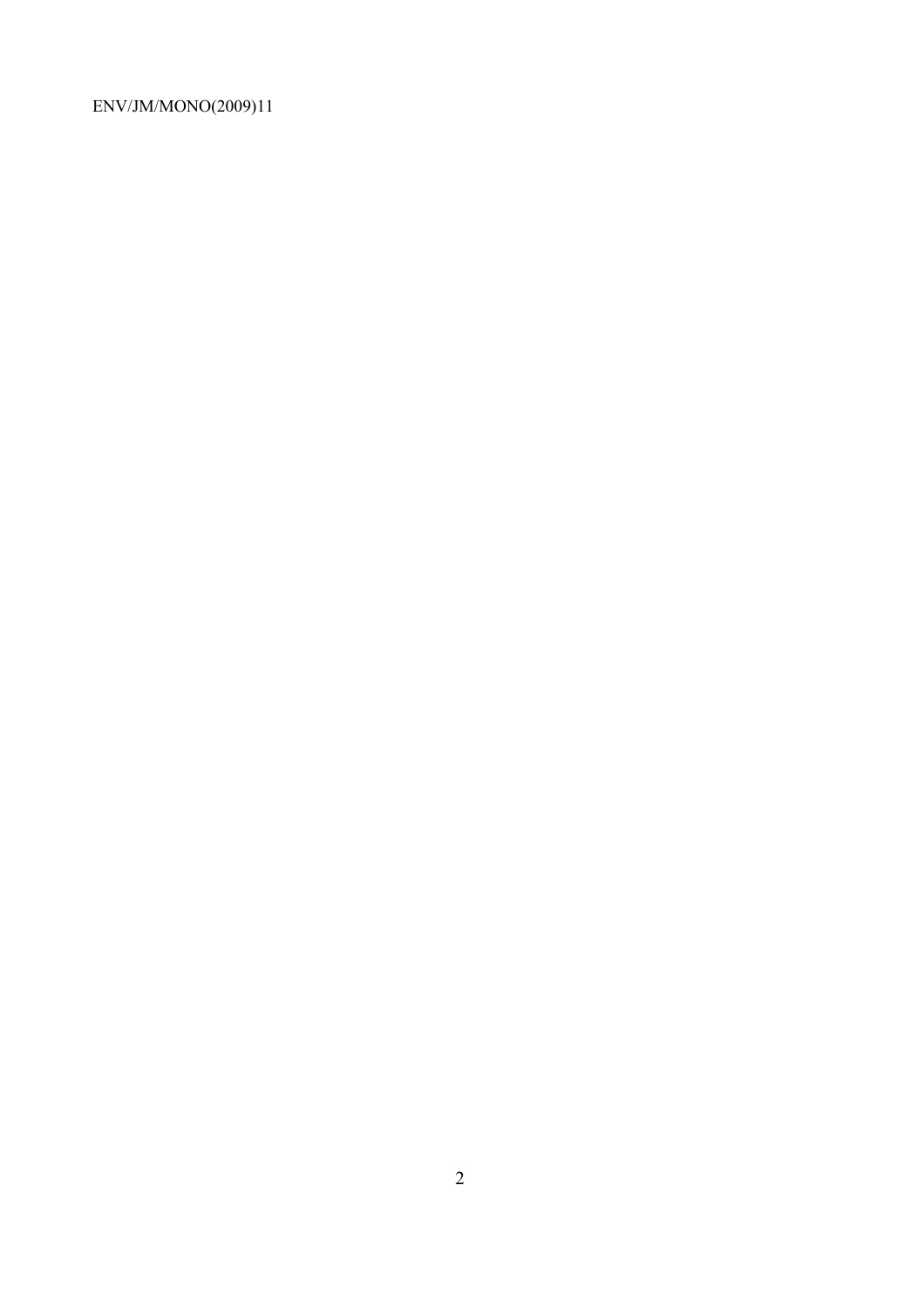**OECD Environment, Health and Safety Publications** 

**Series on Testing and Assessment** 

**No. 106** 

# **GUIDANCE DOCUMENT FOR HISTOLOGIC EVALUATION OF ENDOCRINE AND REPRODUCTIVE TESTS IN RODENTS**



INTER-ORGANIZATION PROGRAMME FOR THE SOUND MANAGEMENT OF CHEMICALS

A cooperative agreement among UNEP, ILO, FAO, WHO, UNIDO, UNITAR and OECD

**Environment Directorate** 

**ORGANISATION FOR ECONOMIC CO-OPERATION AND DEVELOPMENT Paris 2009**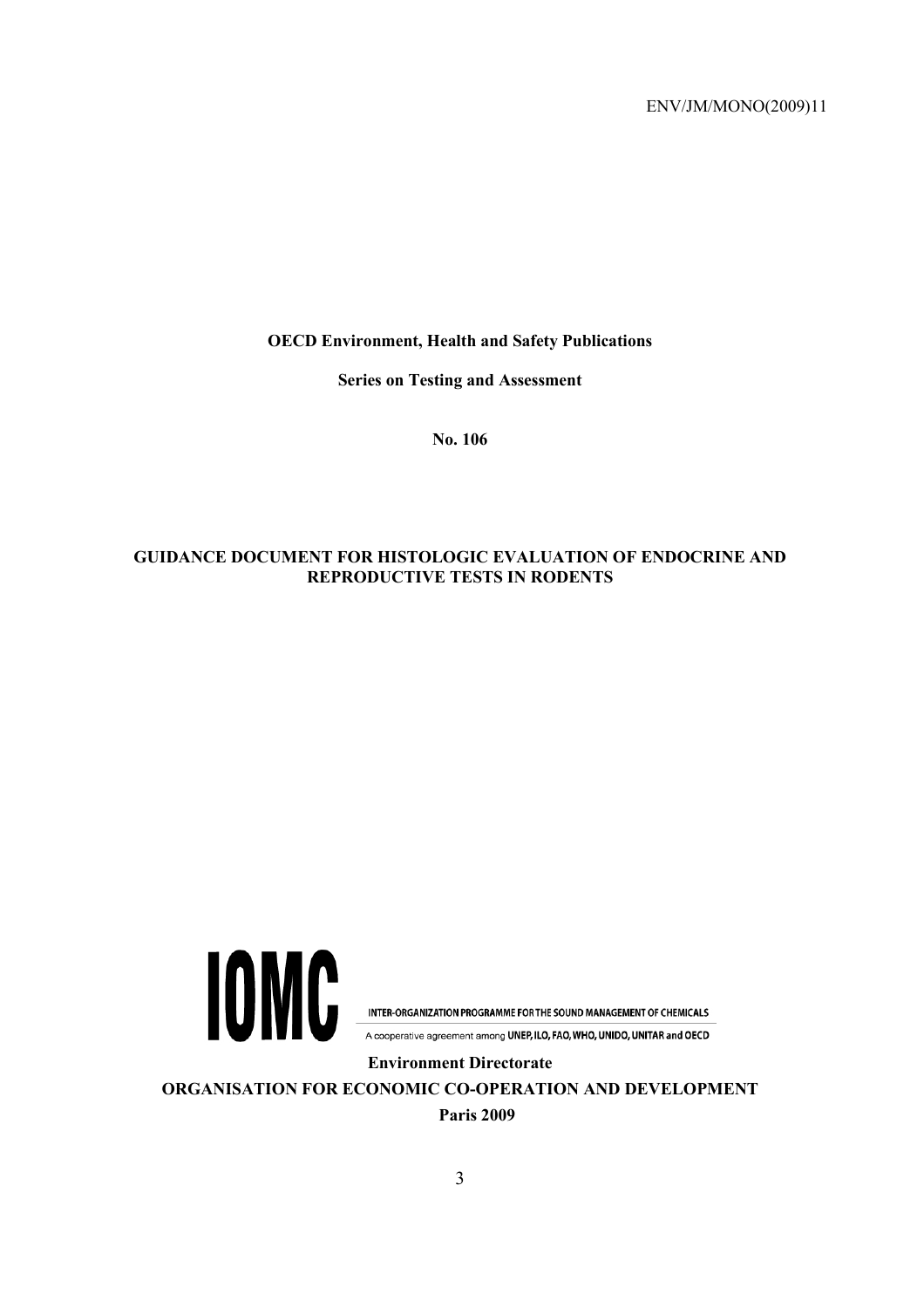#### **Also published in the Series on Testing and Assessment:**

No. 1, *Guidance Document for the Development of OECD Guidelines for Testing of Chemicals (1993; reformatted 1995, revised 2006)*

No. 2, *Detailed Review Paper on Biodegradability Testing (1995)*

No. 3, *Guidance Document for Aquatic Effects Assessment (1995)* 

No. 4, *Report of the OECD Workshop on Environmental Hazard/Risk Assessment (1995)*

No. 5, *Report of the SETAC/OECD Workshop on Avian Toxicity Testing (1996)*

No. 6, *Report of the Final Ring-test of the Daphnia magna Reproduction Test (1997)*

No. 7, *Guidance Document on Direct Phototransformation of Chemicals in Water (1997)* 

No. 8, *Report of the OECD Workshop on Sharing Information about New Industrial Chemicals Assessment (1997)*

No. 9, *Guidance Document for the Conduct of Studies of Occupational Exposure to Pesticides during Agricultural Application (1997)*

No. 10, *Report of the OECD Workshop on Statistical Analysis of Aquatic Toxicity Data (1998)*

No. 11, *Detailed Review Paper on Aquatic Testing Methods for Pesticides and industrial Chemicals (1998)*

No. 12, *Detailed Review Document on Classification Systems for Germ Cell Mutagenicity in OECD Member Countries (1998)*

No. 13, *Detailed Review Document on Classification Systems for Sensitising Substances in OECD Member Countries 1998)*

No. 14, *Detailed Review Document on Classification Systems for Eye Irritation/Corrosion in OECD Member Countries (1998)*

No. 15, *Detailed Review Document on Classification Systems for Reproductive Toxicity in OECD Member Countries (1998)*

No. 16, *Detailed Review Document on Classification Systems for Skin Irritation/Corrosion in OECD Member Countries (1998)*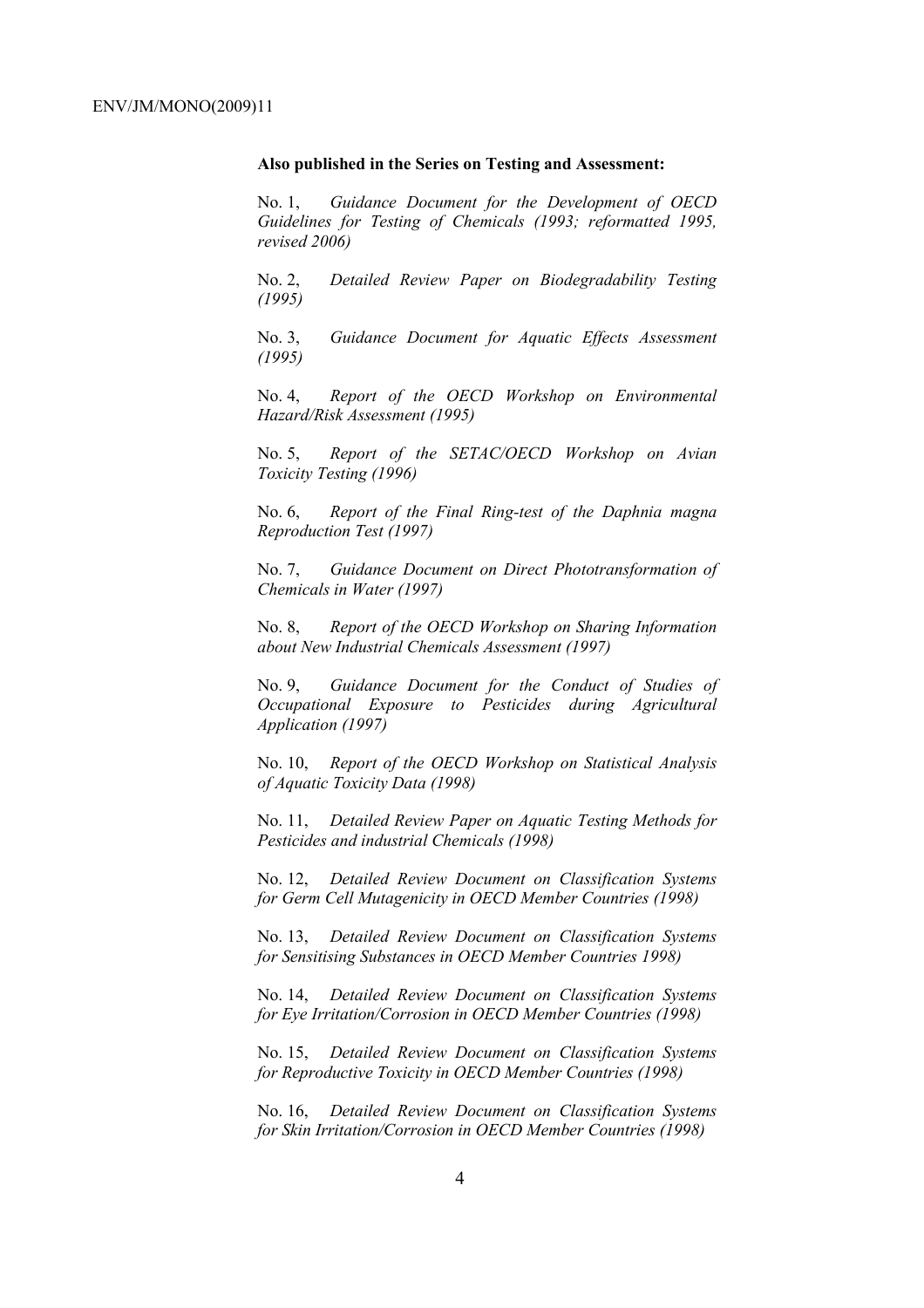No. 17, *Environmental Exposure Assessment Strategies for Existing Industrial Chemicals in OECD Member Countries (1999)*

No. 18, *Report of the OECD Workshop on Improving the Use of Monitoring Data in the Exposure Assessment of Industrial Chemicals (2000)*

No. 19, *Guidance Document on the Recognition, Assessment and Use of Clinical Signs as Humane Endpoints for Experimental Animals used in Safety Evaluation (1999)*

No. 20, *Revised Draft Guidance Document for Neurotoxicity Testing (2004)*

No. 21, *Detailed Review Paper: Appraisal of Test Methods for Sex Hormone Disrupting Chemicals (2000)*

No. 22, *Guidance Document for the Performance of Out-door Monolith Lysimeter Studies (2000)*

No. 23, *Guidance Document on Aquatic Toxicity Testing of Difficult Substances and Mixtures (2000)*

No. 24, *Guidance Document on Acute Oral Toxicity Testing (2001)*

No. 25, *Detailed Review Document on Hazard Classification Systems for Specifics Target Organ Systemic Toxicity Repeated Exposure in OECD Member Countries (2001)*

No. 26, *Revised Analysis of Responses Received from Member Countries to the Questionnaire on Regulatory Acute Toxicity Data Needs (2001)*

No 27, *Guidance Document on the Use of the Harmonised System for the Classification of Chemicals which are Hazardous for the Aquatic Environment (2001)*

No 28, *Guidance Document for the Conduct of Skin Absorption Studies (2004)*

No 29, *Guidance Document on Transformation/Dissolution of Metals and Metal Compounds in Aqueous Media (2001)*

No 30, *Detailed Review Document on Hazard Classification Systems for Mixtures (2001)*

No 31, *Detailed Review Paper on Non-Genotoxic Carcinogens Detection: The Performance of In-Vitro Cell Transformation Assays (2007)*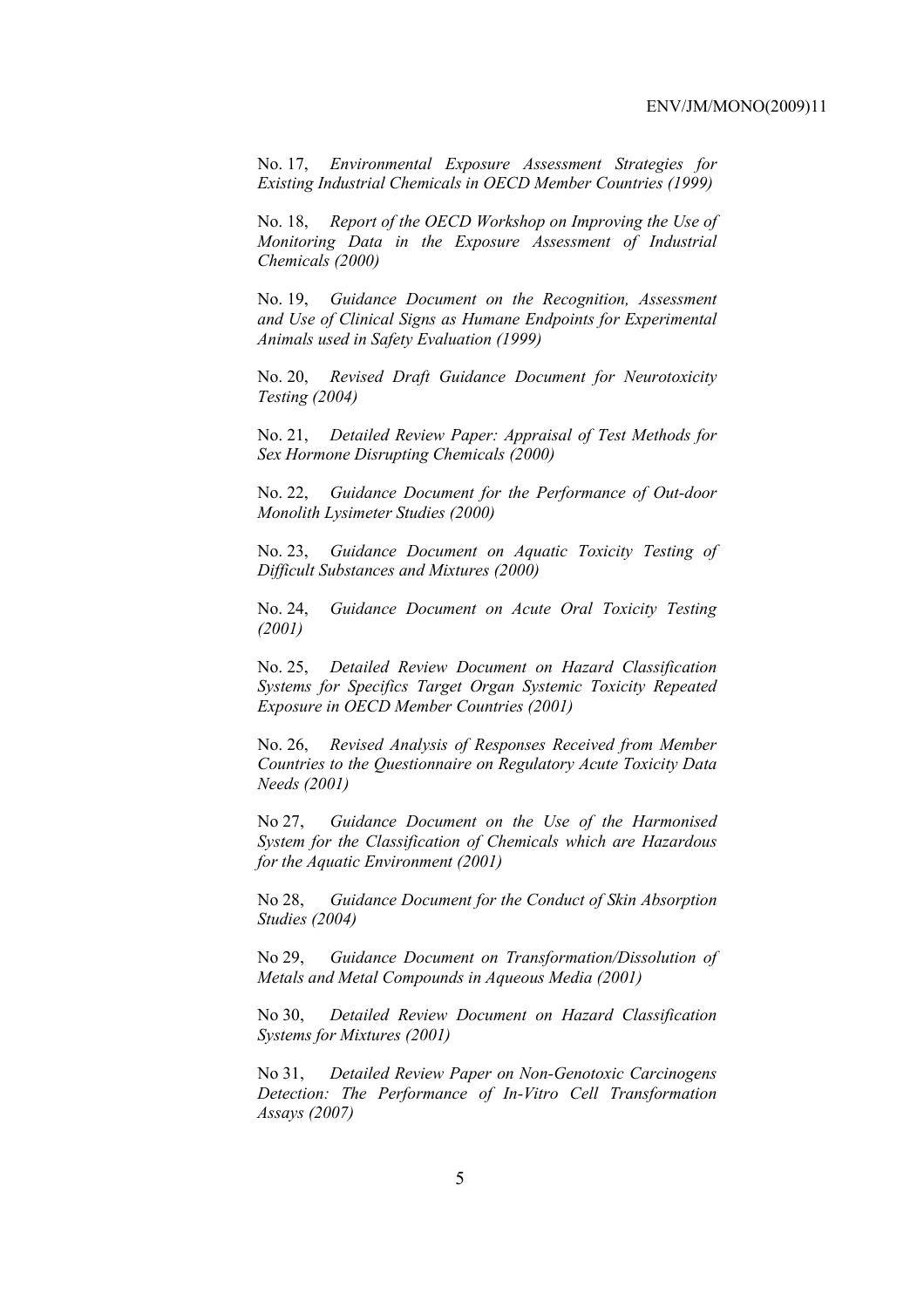No. 32, *Guidance Notes for Analysis and Evaluation of Repeat-Dose Toxicity Studies (2000)*

No. 33, *Harmonised Integrated Classification System for Human Health and Environmental Hazards of Chemical Substances and Mixtures (2001)*

No. 34, *Guidance Document on the Development, Validation and Regulatory Acceptance of New and Updated Internationally Acceptable Test Methods in Hazard Assessment (2005)*

No. 35, *Guidance notes for analysis and evaluation of chronic toxicity and carcinogenicity studies (2002)*

No. 36, *Report of the OECD/UNEP Workshop on the use of Multimedia Models for estimating overall Environmental Persistence and long range Transport in the context of PBTS/POPS Assessment (2002)*

No. 37, *Detailed Review Document on Classification Systems for Substances Which Pose an Aspiration Hazard (2002)*

No. 38, *Detailed Background Review of the Uterotrophic Assay Summary of the Available Literature in Support of the Project of the OECD Task Force on Endocrine Disrupters Testing and Assessment (EDTA) to Standardise and Validate the Uterotrophic Assay (2003)*

No. 39, *Guidance Document on Acute Inhalation Toxicity Testing* 

No. 40, *Detailed Review Document on Classification in OECD Member Countries of Substances and Mixtures Which Cause Respiratory Tract Irritation and Corrosion (2003)*

No. 41, *Detailed Review Document on Classification in OECD Member Countries of Substances and Mixtures which in Contact with Water Release Toxic Gases (2003)*

No. 42, *Guidance Document on Reporting Summary Information on Environmental, Occupational and Consumer Exposure (2003)*

No. 43, *Guidance Document on Mammalian Reproductive Toxicity Testing and Assessment (2008)*

No. 44, *Description of Selected Key Generic Terms Used in Chemical Hazard/Risk Assessment (2003)* 

No. 45, *Guidance Document on the Use of Multimedia Models for Estimating Overall Environmental Persistence and Long-range Transport (2004)*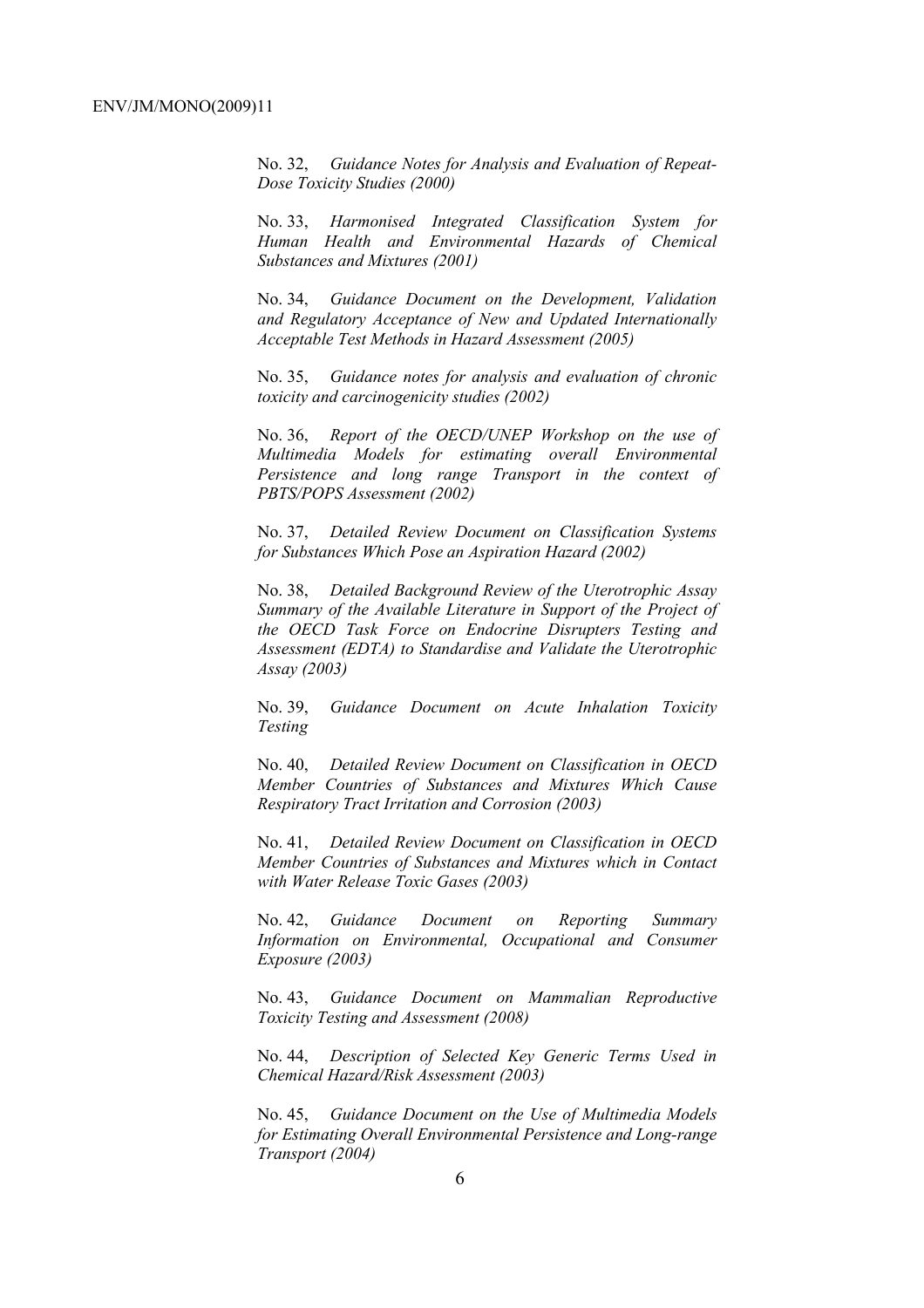No. 46*, Detailed Review Paper on Amphibian Metamorphosis Assay for the Detection of Thyroid Active Substances (2004)* 

No. 47, *Detailed Review Paper on Fish Screening Assays for the Detection of Endocrine Active Substances (2004)* 

No. 48, *New Chemical Assessment Comparisons and Implications for Work Sharing (2004)* 

No. 49, *Report from the Expert Group on (Quantitative) Structure-Activity Relationships [(Q)SARs] on the Principles for the Validation of (Q)SARs (2004)* 

No. 50, *Report of the OECD/IPCS Workshop on Toxicogenomics (2005)* 

No. 51, *Approaches to Exposure Assessment in OECD Member Countries: Report from the Policy Dialogue on Exposure Assessment in June 2005 (2006)* 

No. 52, *Comparison of emission estimation methods used in Pollutant Release and Transfer Registers (PRTRs) and Emission Scenario Documents (ESDs): Case study of pulp and paper and textile sectors (2006)* 

No. 53, *Guidance Document on Simulated Freshwater Lentic Field Tests (Outdoor Microcosms and Mesocosms) (2006)* 

No. 54*, Current Approaches in the Statistical Analysis of Ecotoxicity Data: A Guidance to Application (2006)* 

No. 55, *Detailed Review Paper on Aquatic Arthropods in Life Cycle Toxicity Tests with an Emphasis on Developmental, Reproductive and Endocrine Disruptive Effects (2006)* 

No. 56, *Guidance Document on the Breakdown of Organic Matter in Litter Bags (2006)* 

No. 57, *Detailed Review Paper on Thyroid Hormone Disruption Assays (2006)* 

No. 58, *Report on the Regulatory Uses and Applications in OECD Member Countries of (Quantitative) Structure-Activity Relationship [(Q)SAR] Models in the Assessment of New and Existing Chemicals (2006)* 

No. 59, *Report of the Validation of the Updated Test Guideline 407: Repeat Dose 28-Day Oral Toxicity Study in Laboratory Rats (2006)*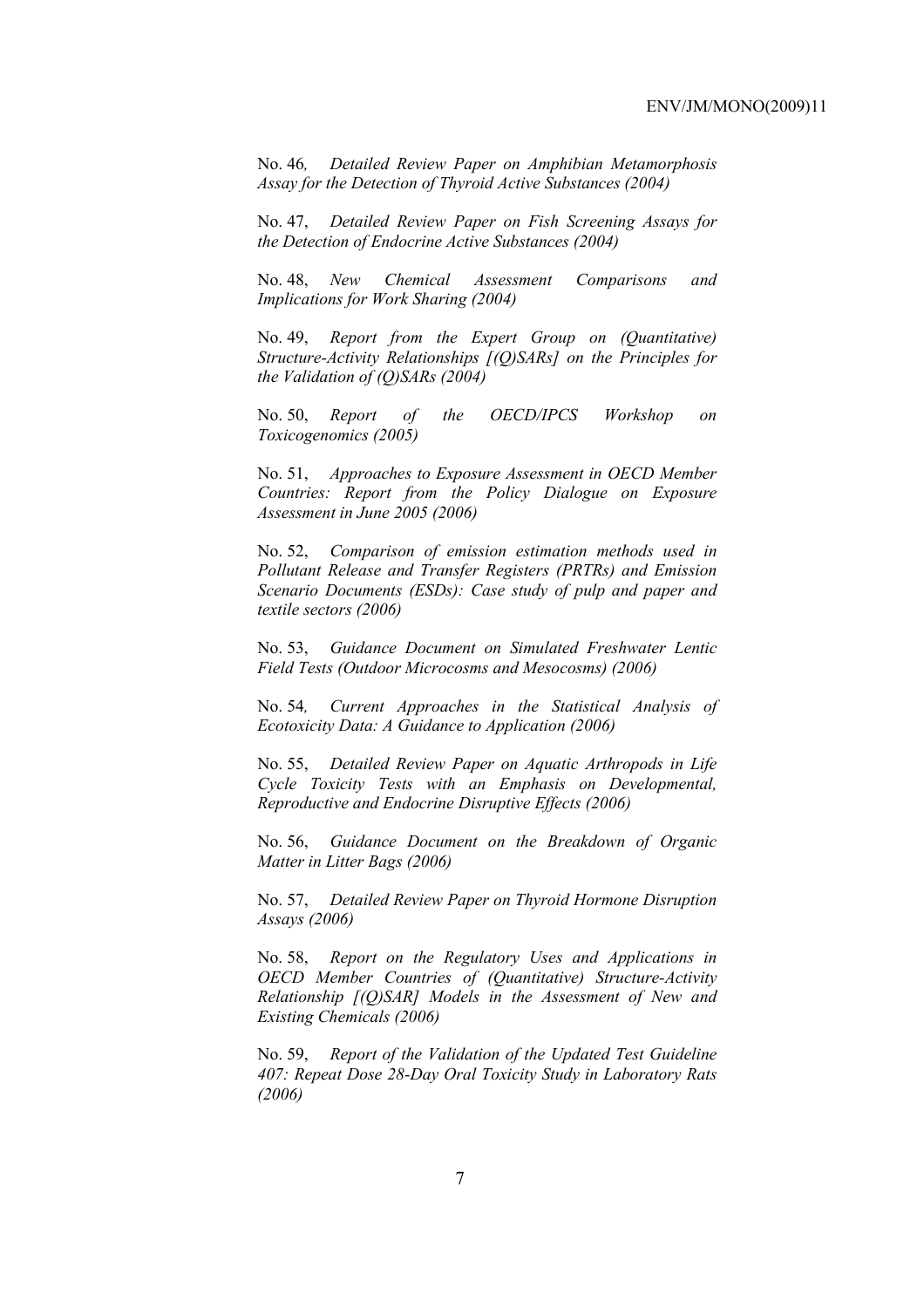No. 60, *Report of the Initial Work Towards the Validation of the 21-Day Fish Screening Assay for the Detection of Endocrine Active Substances (Phase 1A) (2006)* 

No. 61, *Report of the Validation of the 21-Day Fish Screening Assay for the Detection of Endocrine Active Substances (Phase 1B) (2006)* 

No. 62, *Final OECD Report of the Initial Work Towards the Validation of the Rat Hershberger Assay: Phase-1, Androgenic Response to Testosterone Propionate, and Anti-Androgenic Effects of Flutamide (2006)* 

No. 63, *Guidance Document on the Definition of Residue (2006)* 

No. 64, *Guidance Document on Overview of Residue Chemistry Studies (2006)* 

No. 65, *OECD Report of the Initial Work Towards the Validation of the Rodent Utertrophic Assay - Phase 1 (2006)* 

No. 66, *OECD Report of the Validation of the Rodent Uterotrophic Bioassay: Phase 2. Testing of Potent and Weak Oestrogen Agonists by Multiple Laboratories (2006)* 

No. 67, *Additional data supporting the Test Guideline on the Uterotrophic Bioassay in rodents (2007)* 

No. 68, *Summary Report of the Uterotrophic Bioassay Peer Review Panel, including Agreement of the Working Group of the National Coordinators of the Test Guidelines Programme on the follow up of this report (2006)* 

No. 69, *Guidance Document on the Validation of (Quantitative) Structure-Activity Relationship [(Q)SAR] Models (2007)* 

No. 70, *Report on the Preparation of GHS Implementation by the OECD Countries (2007)*

No. 71, *Guidance Document on the Uterotrophic Bioassay - Procedure to Test for Antioestrogenicity (2007)*

No. 72, *Guidance Document on Pesticide Residue Analytical Methods (2007)* 

No. 73, *Report of the Validation of the Rat Hershberger Assay: Phase 3: Coded Testing of Androgen Agonists, Androgen Antagonists and Negative Reference Chemicals by Multiple Laboratories. Surgical Castrate Model Protocol (2007)* 

No. 74, *Detailed Review Paper for Avian Two-generation Toxicity Testing (2007)*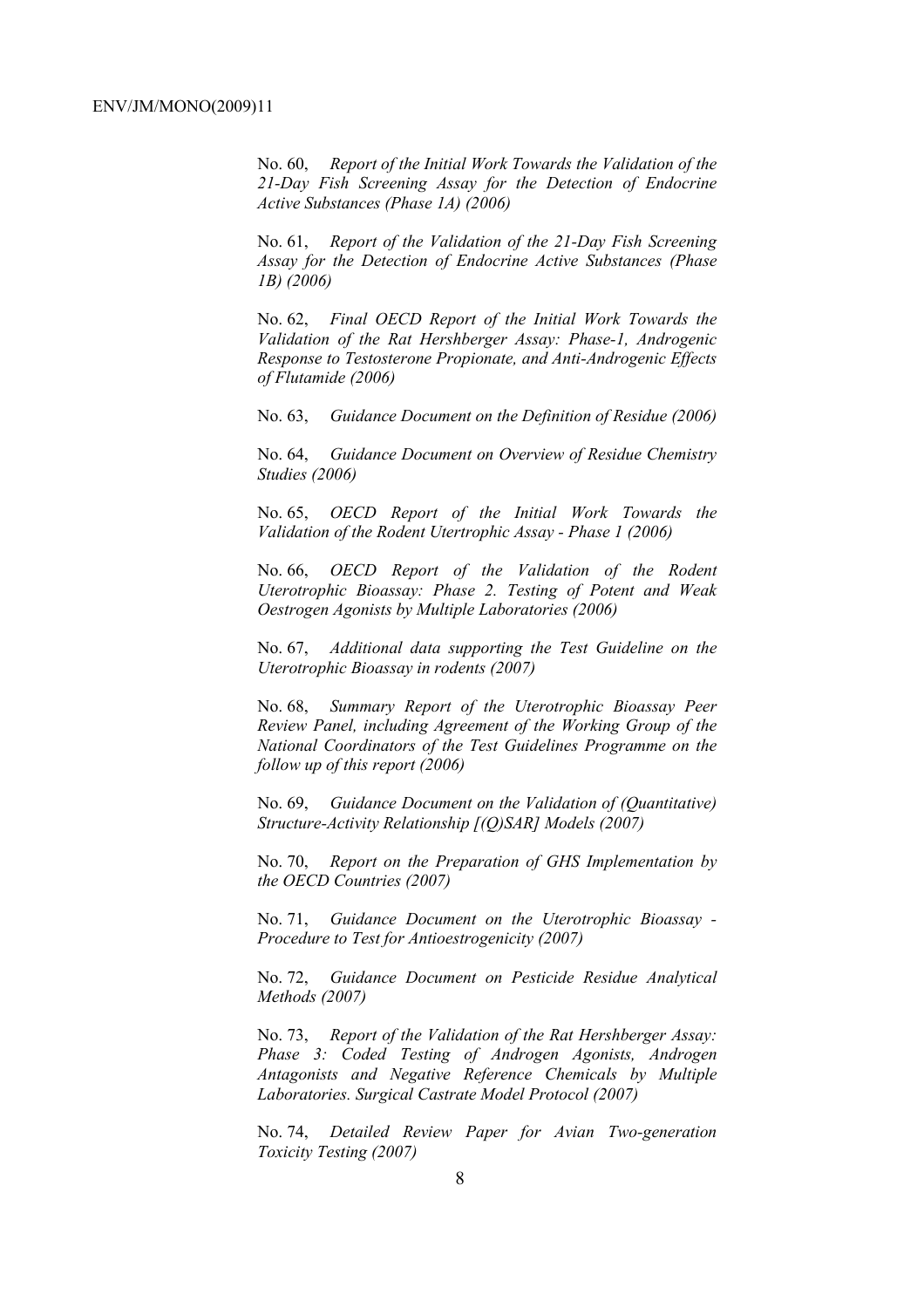No. 75, *Guidance Document on the Honey Bee (Apis Mellifera L.) Brood test Under Semi-field Conditions (2007)* 

No. 76, *Final Report of the Validation of the Amphibian Metamorphosis Assay for the Detection of Thyroid Active Substances: Phase 1 - Optimisation of the Test Protocol (2007)* 

No. 77, *Final Report of the Validation of the Amphibian Metamorphosis Assay: Phase 2 - Multi-chemical Interlaboratory Study (2007)* 

No. 78, *Final Report of the Validation of the 21-day Fish Screening Assay for the Detection of Endocrine Active Substances. Phase 2: Testing Negative Substances (2007)* 

No. 79, *Validation Report of the Full Life-cycle Test with the Harpacticoid Copepods Nitocra Spinipes and Amphiascus Tenuiremis and the Calanoid Copepod Acartia Tonsa - Phase 1 (2007)* 

No. 80, *Guidance on Grouping of Chemicals (2007)* 

No. 81, *Summary Report of the Validation Peer Review for the Updated Test Guideline 407, and Agreement of the Working Group of National Coordinators of the Test Guidelines Programme on the follow-up of this report (2007)* 

No. 82, *Guidance Document on Amphibian Thyroid Histology (2007)* 

No. 83, *Summary Report of the Peer Review Panel on the Stably Transfected Transcriptional Activation Assay for Detecting Estrogenic Activity of Chemicals, and Agreement of the Working Group of the National Coordinators of the Test Guidelines Programme on the Follow-up of this Report (2007)* 

No. 84, *Report on the Workshop on the Application of the GHS Classification Criteria to HPV Chemicals, 5-6 July Bern Switzerland (2007)* 

No. 85, *Report of the Validation Peer Review for the Hershberger Bioassay, and Agreement of the Working Group of the National Coordinators of the Test Guidelines Programme on the Follow-up of this Report (2007)* 

No. 86, *Report of the OECD Validation of the Rodent Hershberger Bioassay: Phase 2: Testing of Androgen Agonists, Androgen Antagonists and a 5 α-Reductase Inhibitor in Dose Response Studies by Multiple Laboratories (2008)*

No. 87, *Report of the Ring Test and Statistical Analysis of Performance of the Guidance on Transformation/Dissolution of*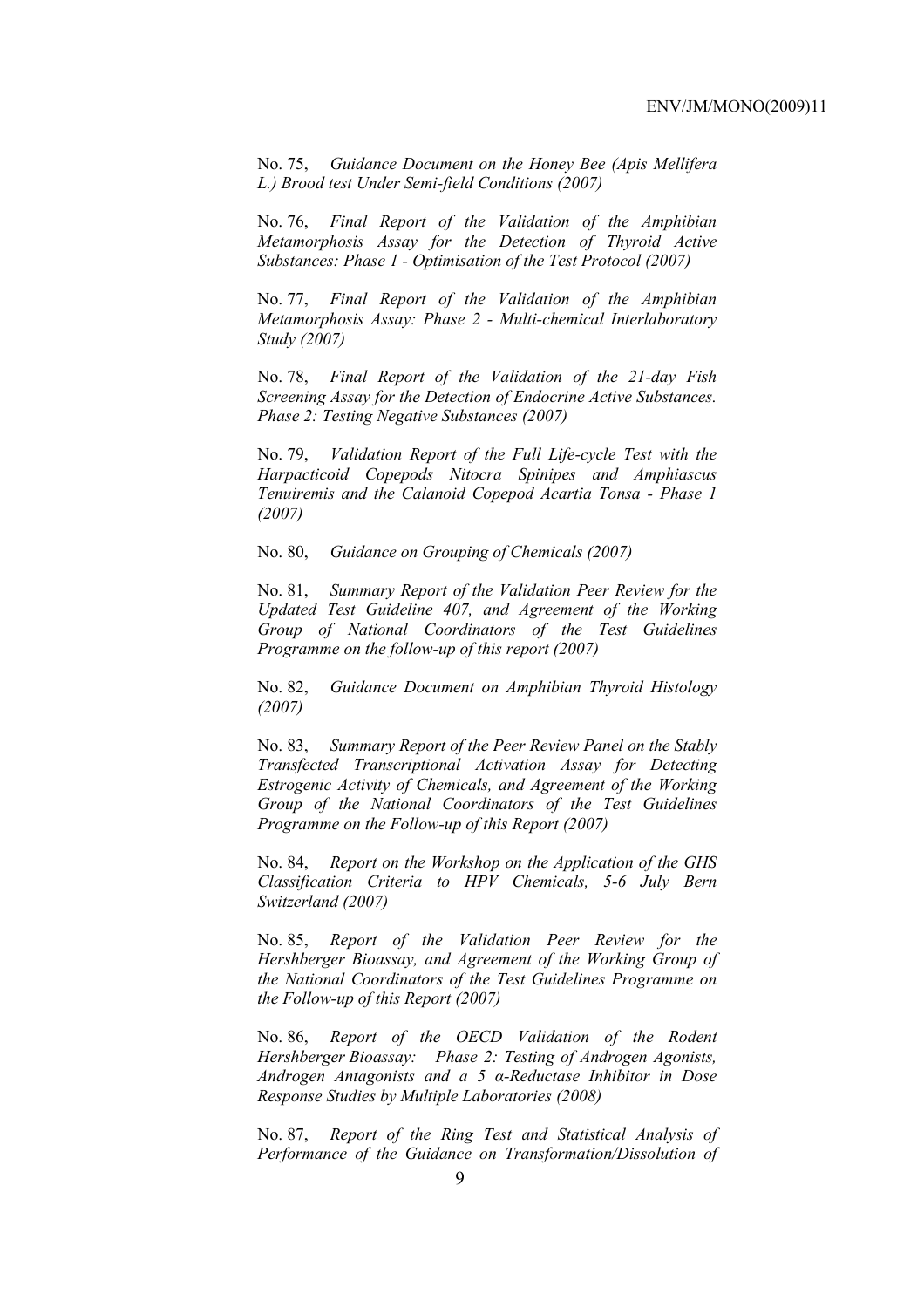*Metals and Metal Compounds in Aqueous Media (Transformation/ Dissolution Protocol) (2008)*

No.88 *Workshop on Integrated Approaches to Testing and Assessment (2008)* 

No.89 *Retrospective Performance Assessment of the Test Guideline 426 on Developmental Neurotoxicity (2008)* 

No.90 *Background Review Document on the Rodent Hershberger Bioassay (2008)* 

No.91 *Report of the Validation of the Amphibian Metamorphosis Assay (Phase 3) (2008)* 

No.92 *Report of the Validation Peer Review for the Amphibian Metamorphosis Assay and Agreement of the Working Group of the National Coordinators of the Test Guidelines Programme on the Follow-Up of this Report (2008)* 

No.93 *Report of the Validation of an Enhancement of OECD TG 211: Daphnia Magna Reproduction Test (2008)* 

No.94 *Report of the Validation Peer Review for the 21-Day Fish Endocrine Screening Assay and Agreement of the Working Group of the National Coordinators of the Test Guidelines Programme on the Follow-up of this Report (2008)* 

No.95 *Detailed Review Paper on Fish Life-Cycle Tests (2008)* 

No.96 *Guidance Document on Magnitude of Pesticide Residues in Processed Commodities (2008)* 

No.97 *Detailed Review Paper on the use of Metabolising Systems for In Vitro Testing of Endocrine Disruptors (2008)* 

No. 98 *Considerations Regarding Applicability of the Guidance on Transformation/Dissolution of Metals Compounds in Aqueous Media (Transformation/Dissolution Protocol) (2008)*

No. 99 *Comparison between OECD Test Guidelines and ISO Standards in the Areas of Ecotoxicology and Health Effects (2008)* 

No.100 *Report of the Second Survey on Available Omics Tools (2009)* 

No.101 *Report on the Workshop on Structural Alerts for the OECD (Q)SAR Application Toolbox (2009)*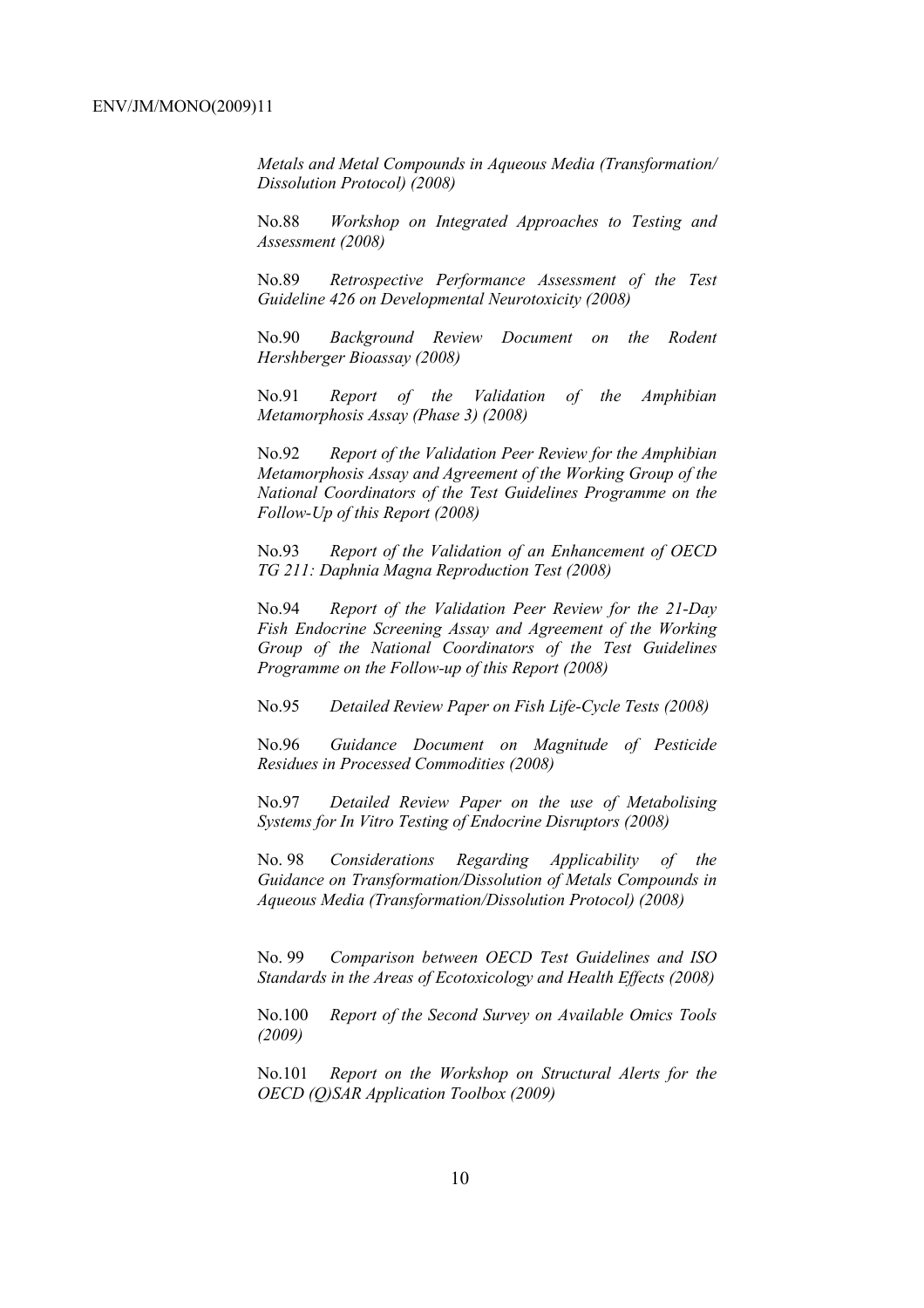No.102 *Guidance Document for using the OECD (Q)SAR Application Toolbox to Develop Chemical Categories According to the OECD Guidance on Grouping of Chemicals (2009)* 

No.103 *Detailed Review Paper on Transgenic Rodent Mutation Assays (2009)* 

No.104 *Performance Assessment: Conparsion of 403 and CxT Protocols via Simulation and for Selected Real Data Sets (2009)* 

No. 105 *Report on Biostatistical Performance Assessment of the draft TG 436 Acute Toxic Class Testing Method for Acute Inhalation Toxicity (2009)* 

*No.106 Guidence Document for Histologic Evalution of Endorcine and Reproductive Test in Rodents* 

No.107 *Preservative treated wood to the environment for wood held in storage after treatment and for wooden commodities that are not cover and are not in contact with ground. (2009)* 

#### **© OECD 2009**

Applications for permission to reproduce or translate all or part of this material should be made to: Head of Publications Service, OECD, 2 rue André-Pascal, 75775 Paris Cedex 16, France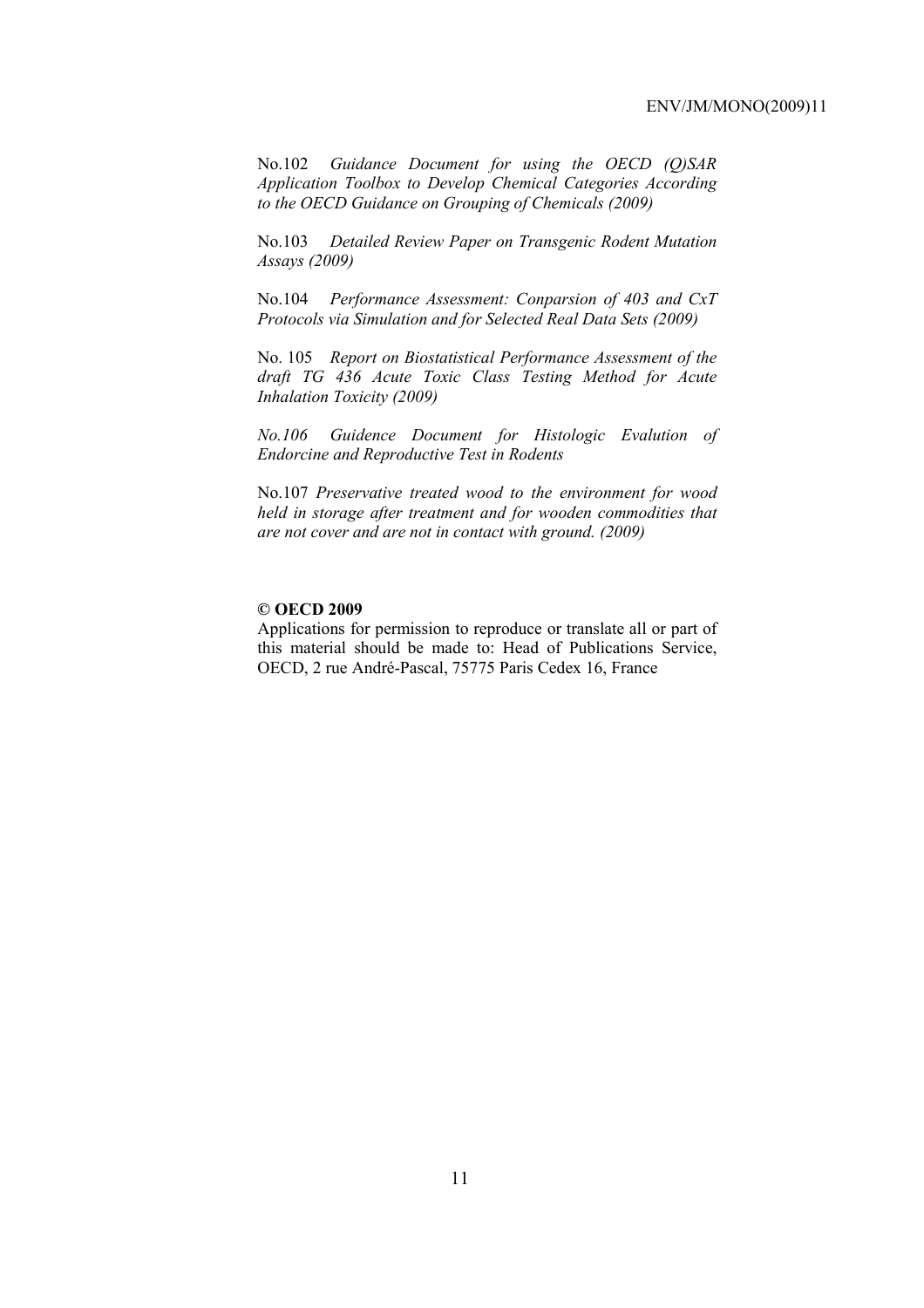#### **About the OECD**

The Organisation for Economic Co-operation and Development (OECD) is an intergovernmental organisation in which representatives of 30 industrialised countries in North America, Europe and the Asia and Pacific region, as well as the European Commission, meet to co-ordinate and harmonise policies, discuss issues of mutual concern, and work together to respond to international problems. Most of the OECD's work is carried out by more than 200 specialised committees and working groups composed of member country delegates. Observers from several countries with special status at the OECD, and from interested international organisations, attend many of the OECD's workshops and other meetings. Committees and working groups are served by the OECD Secretariat, located in Paris, France, which is organised into directorates and divisions.

The Environment, Health and Safety Division publishes free-of-charge documents in ten different series: **Testing and Assessment**; **Good Laboratory Practice and Compliance Monitoring**; **Pesticides and Biocides**; **Risk Management**; **Harmonisation of Regulatory Oversight in Biotechnology**; **Safety of Novel Foods and Feeds; Chemical Accidents; Pollutant Release and Transfer Registers; Emission Scenario Documents; and the Safety of Manufactured Nanomaterials.** More information about the Environment, Health and Safety Programme and EHS publications is available on the OECD's World Wide Web site (http://www.oecd.org/ehs/).

**This publication was developed in the IOMC context. The contents do not necessarily reflect the views or stated policies of individual IOMC Participating Organizations.** 

**The Inter-Organisation Programme for the Sound Management of Chemicals (IOMC) was established in 1995 following recommendations made by the 1992 UN Conference on Environment and Development to strengthen co-operation and increase international coordination in the field of chemical safety. The participating organisations are FAO, ILO, OECD, UNEP, UNIDO, UNITAR and WHO. The World Bank and UNDP are observers. The purpose of the IOMC is to promote co-ordination of the policies and activities pursued by the Participating Organisations, jointly or separately, to achieve the sound management of chemicals in relation to human health and the environment.**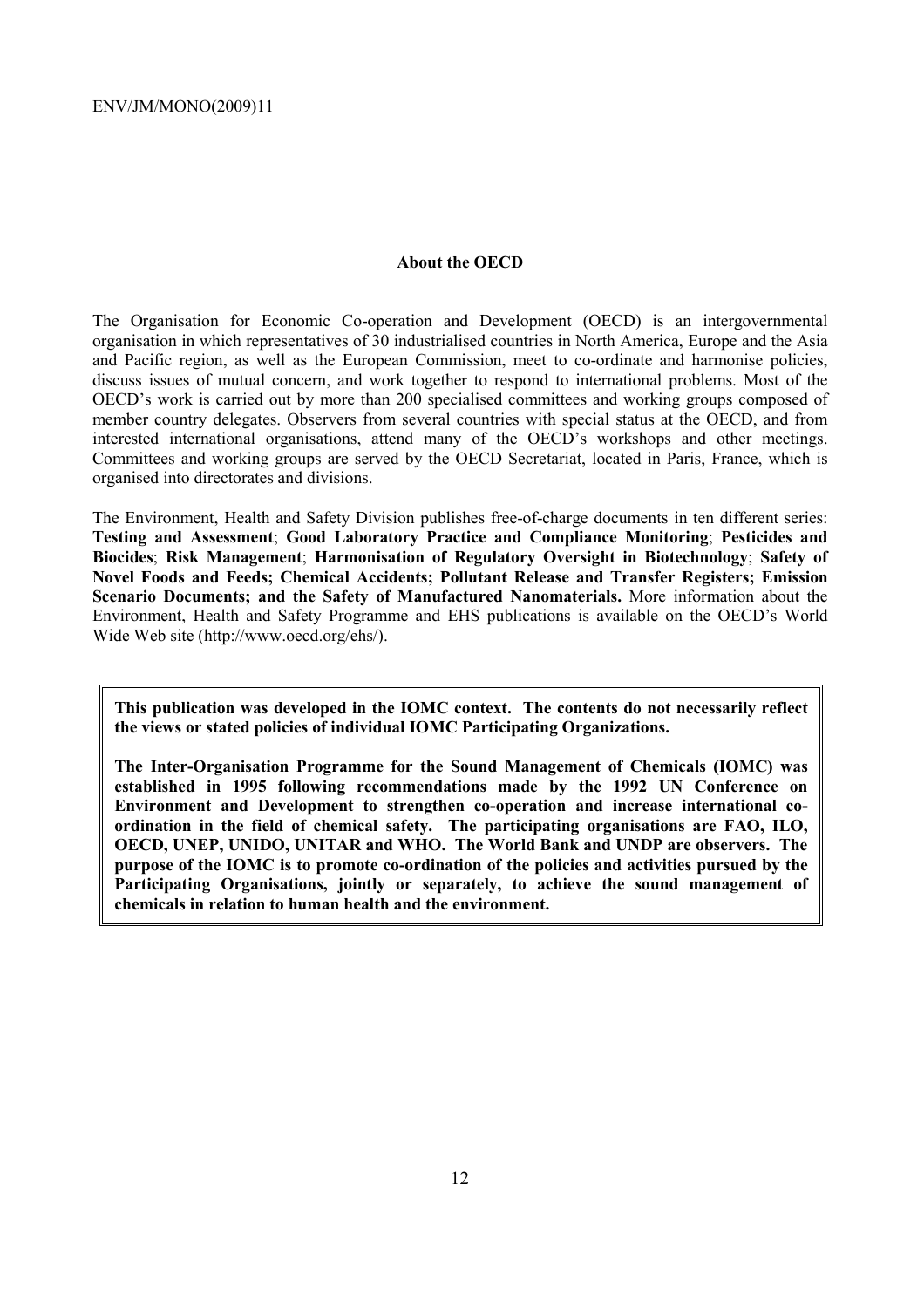**This publication is available electronically, at no charge.** 

**For this and many other Environment, Health and Safety publications, consult the OECD's World Wide Web site (www.oecd.org/ehs/)** 

**or contact:** 

**OECD Environment Directorate, Environment, Health and Safety Division** 

> **2 rue André-Pascal 75775 Paris Cedex 16 France**

**Fax: (33-1) 44 30 61 80 E-mail: ehscont@oecd.org**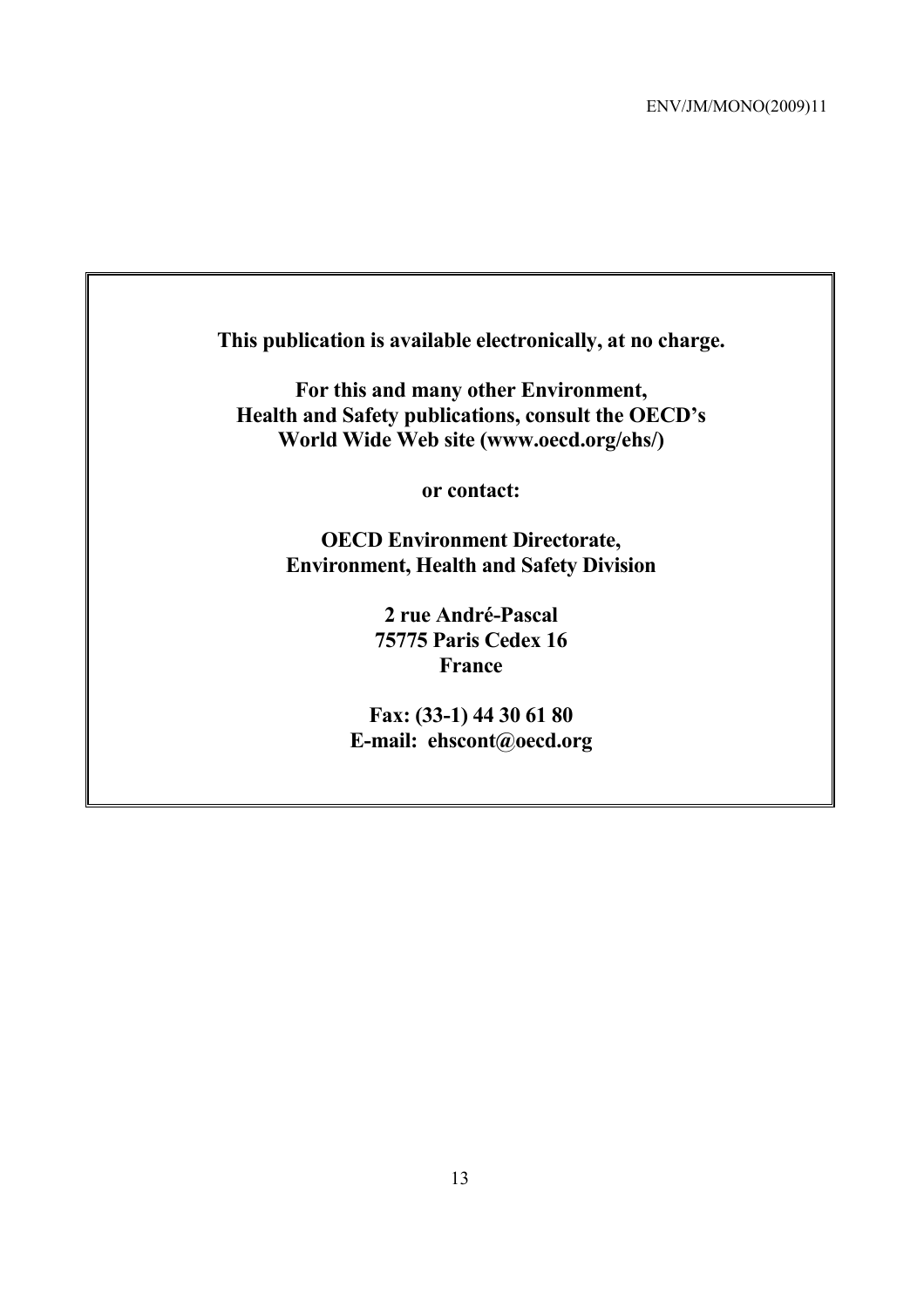#### **FOREWORD**

This document only includes Part 1 of the Guidance Document for Histologic Evaluation of Endocrine and Reproductive Tests in Rodents, and the annex to the Guidance Document. All other parts are posted directly on the public website due to the size of the document. The proposal for developing this Guidance Document as part of the project for updating TG 407 (Repeated Dode 28-Day Oral Toxicity Study in Rodents) was approved by the Working Group of National Coordinators of the Test Guidelines Programme (WNT) in 2007.

Guidance was recommended by the peer review panel following validation studies of the updated TG 407 study. The Validation Management Group (VMG) for mammalian testing and Endocrine Disrupter Testing and Assessment (EDTA) Task Force supported this recommendation during meetings in 2006. In January and March 2007, a draft Guidance Document, developed by a few consultants, was reviewed by the VMGmammalian and the EDTA Task Force respectively; the WNT confirmed that such a draft should be developed. In 2008, the EDTA Task Force and WNT meetings were invited to comment on the draft Guidance Document and the WNT agreed that the document be presented at several workshops, in Europe and in the United States.

In May 2008, the WNT was invited to send written comments on the revised draft Guidance Document and the Secretariat provided the new EDTA Advisory Group (AG) and WNT with information on the workshops, and recommended that regulators attend the workshops. A few issues identified by the consultant were submitted (i) to the workshops with the request to provide scientific interpretation, and (ii) to the WNT and EDTA AG with the request to provide regulatory interpretation.

The guidance was presented to pathologists and the general scientific community at a series of meetings in June and September 2008 (the Society of Toxicologic Pathologists and the Teratology Society Meetings; and the European Teratology Society/European Society of Toxicologic Pathologists meeting). The presentation took the form of posters, workshops and handouts of the guidance. Feedback was taken from all the meetings. Comments on the guidance were also received from the VMG mammalian, EDTA AG and WNT. These have all been incorporated into the final Guidance Document.

A very short annex *Considerations on Endocrine data interpretation for the updated TG 407* was prepared on the basis of the comments received from the WNT and from the above meetings.

The WNT approved the draft Guidance Document, with a few changes to the introduction, at its meeting held on 30 March-2 April 2009. This document is published on the responsibility of the Joint Meeting of the Chemicals Committee and the working Party on Chemicals, Pesticides and Biotechnology of the OECD.

This document is published on the responsibility of the Joint Meeting of the Chemicals Group and Management Committee of the Special Programme on the Control of Chemicals of the OECD.

Contact for further details: Environment, Health and Safety Division Environment Directorate Organisation for Economic Co-Operation and Development 2, rue André Pascal 75775 Paris Cedex 16, France

Tel : 33-1-45-24-16-74 E.mail : env.edcontact@oecd.org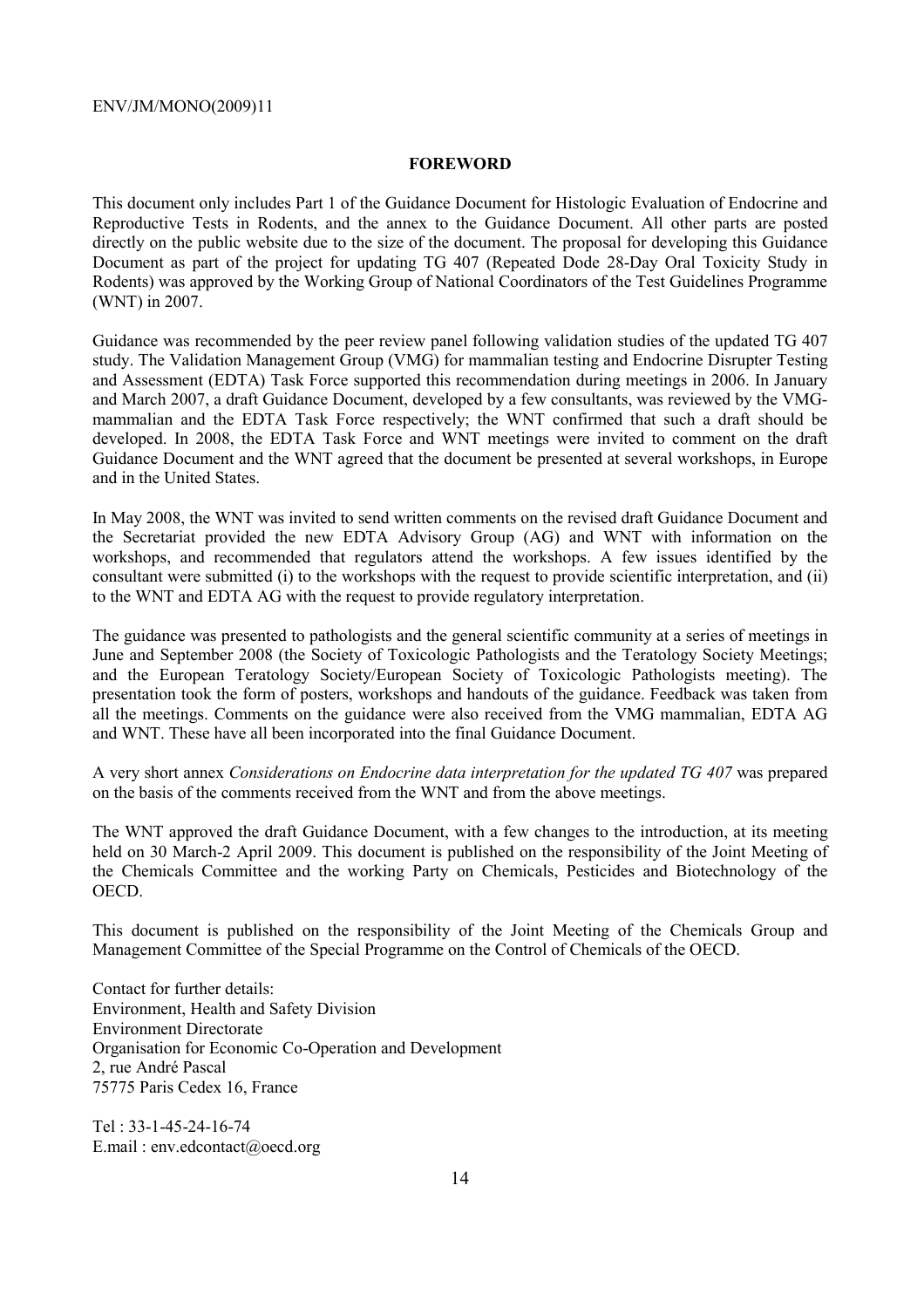# **TABLE OF CONTENTS**

| ENDOCRINE DISRUPTION: GUIDANCE FOR HISTOPATHOLOGIC EVALUATION 17                                                                                                                                                                                                                      |  |
|---------------------------------------------------------------------------------------------------------------------------------------------------------------------------------------------------------------------------------------------------------------------------------------|--|
|                                                                                                                                                                                                                                                                                       |  |
| PART 1: GUIDANCE FOR DISSECTION AND TRIMMING OF ENDOCRINE TISSUES  20                                                                                                                                                                                                                 |  |
| Pituitary The small size of the pituitary, and its location within the sphenoid bone of the skull<br>can make it difficult to remove without damage. Fixation in-situ is recommended, followed<br>by careful dissection and post fixation weighing. This procedure also minimizes the |  |
|                                                                                                                                                                                                                                                                                       |  |
| (PART 2 to PART 6 are available on the public website directly)                                                                                                                                                                                                                       |  |
|                                                                                                                                                                                                                                                                                       |  |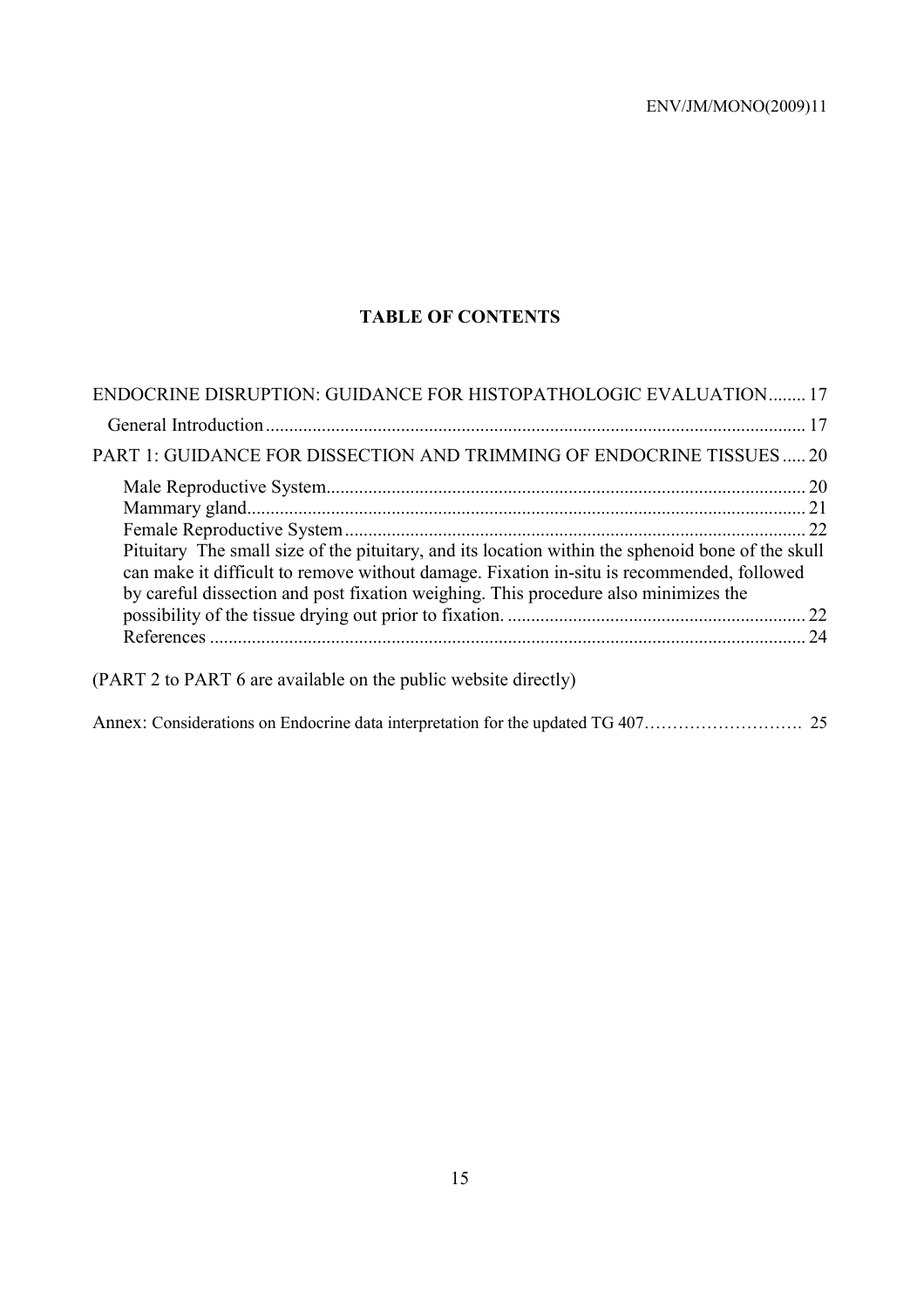# **CONTRIBUTORS**

| <b>Dianne Creasy</b>    | Huntingdon Life Sciences, USA (Parts 1, 2, 4 $\&$ 6) |
|-------------------------|------------------------------------------------------|
| <b>James Cartwright</b> | Syngenta, UK (Part 3)                                |
| <b>Sue Moreland</b>     | Syngenta, UK (Part 3)                                |
| <b>Chris Willoughby</b> | Huntingdon Life Sciences, UK (Part 5)                |
| <b>Martin Collier</b>   | Huntingdon Life Sciences, UK (Part 5)                |
| <b>Jenny Odum</b>       | Syngenta, UK (co-ordinator)                          |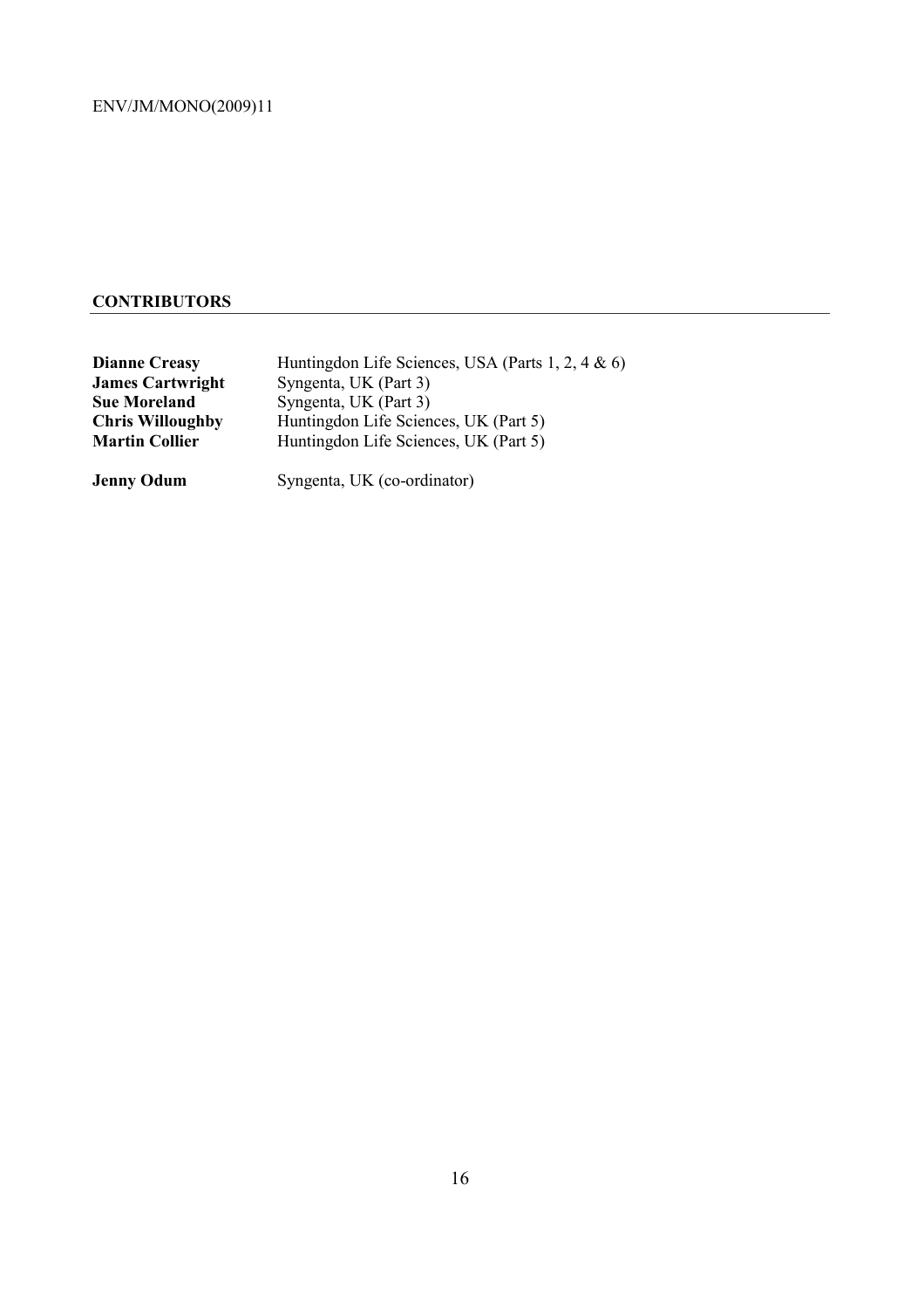# **ENDOCRINE DISRUPTION: GUIDANCE FOR HISTOPATHOLOGIC EVALUATION**

#### **General Introduction**

This Guidance Document has been prepared to provide the pathologist reading slides from endocrine and reproductive studies (eg the updated TG407 and longer studies) with sufficient information to be able to identify the often subtle histopathologic changes that are associated with endocrine disruption in target tissues.

The histopathology guidance was initially developed to assist pathologists involved in Test Guideline 407 studies. A need for guidance was suggested by the peer review panel following validation studies of the updated TG407 study and the VMG-mammalian and the EDTA TF endorsed this during meetings in 2006. The guidance focuses on areas that were inconsistently reported during validation studies ie male and female reproductive tissues, pituitary gland and mammary glands. It aims to provide a consistent approach to terminology and grading and advice on morphological changes associated with endocrine disruption pathways. After positive feedback from these groups it was proposed that the guidance could be used for other reproductive/endocrine studies in addition to the TG407.

The guidance was presented to pathologists and the general scientific community at a series of meetings through 2008. (The Society of Toxicologic Pathologists, The Teratology Society Meetings and The European Teratology Society/European Society of Toxicologic Pathologists). The presentation took the form of posters, workshops and handouts of the guidance. Feedback was taken from all the meetings. Comments on the guidance were also received from the VMGmammalian, EDTA and WNT. These have all been incorporated into the final guidance document

The peer review panel also proposed that guidance could be provided for data interpretation on the following points (from the TG407 studies):

- differences in the end-points that do not reach statistical significance
- distinction between findings that are consistent with endocrine disruption and non-specific findings that are not related to potential endocrine disruption
- weight differences for body-weight independent organs
- additivity of findings in a number of organs

.

The VMG-mammalian and EDTA also suggested that the guidance should be discussed by workshops within the pathology community so that a scientific consensus could be reached on histopathologic interpretation for these organs. The points about data interpretation were also discussed at these workshops. In addition the WNT was asked to provide comments on the points.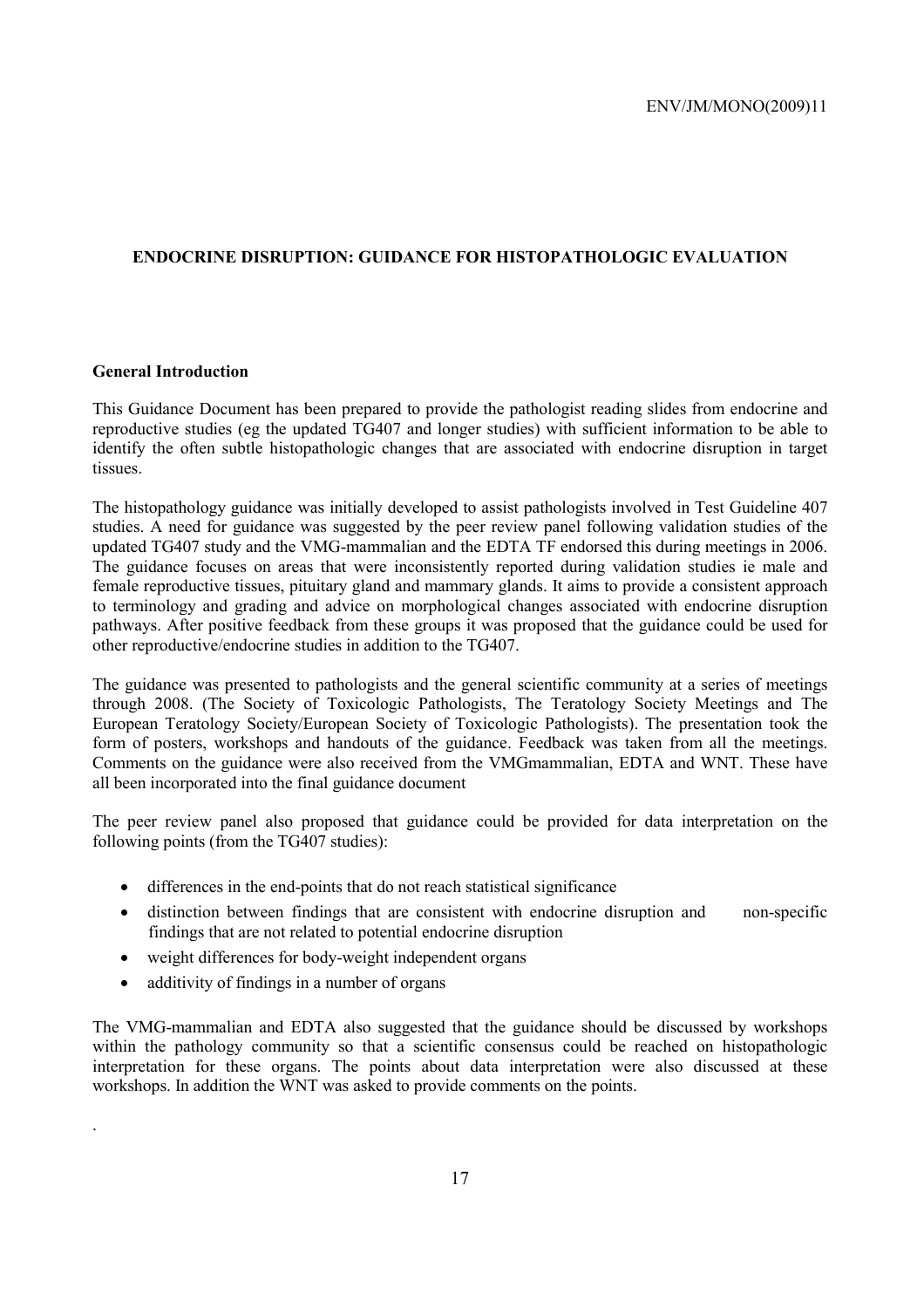The discussions at the workshops and comments provided by countries via the WNT were not conclusive and did not provide clear guidance on the four points of interpretation raised by the peer review Panel. A summary of the comments provided is given in Annex 1. It should be stressed that interpretation from the results should consider all the endpoints. A decision on whether a chemical is causing endocrine disruption should be taken on the weight of evidence, based on the results from a number of tests and not solely on histopathology data.

It is also acknowledged that the study of endocrine effects is a rapidly evolving area and evidence accruing subsequent to the writing of this guidance should be taken into account in the interpretation of data. The OECD is committed to developing a framework for evaluating endocrine activity using standardized, validated and internationally harmonized test methods. It is important to ensure that these methods are conducted in a reliable manner to facilitate an unambiguous interpretation.

#### **Organisation of the guidance**

Each section of the guidance has been structured to provide the following information on potential target tissues for endocrine disrupting chemicals:

- 1. Normal structure and function
- 2. Normal morphological variation of structure
- 3. Morphological patterns associated with hormone disruption
- 4. Recommended terminology and severity grading
- 5. Critical aspects of histopathologic evaluation
- 6. References

#### **Normal Structure and Function**

When evaluating an endocrine tissue for evidence of hormone imbalance it is essential to be familiar with the normal structure and function of the tissue. When dealing with a functional unit such as the male and female reproductive systems it is also necessary to consider the various parts (testis, epididymis, prostate and seminal vesicles for male and ovary, uterus, and vagina for female) as integrated units because there is considerable functional and endocrinologic interdependence of the tissues on one another. Section 1 of each tissue will provide a brief review of the normal physiology and morphology of the tissue that is deemed relevant for identifying changes in hormonal balance.

#### **Normal Morphological Variation of Structure**

The results of hormone imbalance (endocrine disruption) can produce subtle histopathologic changes that can be challenging for the pathologist to recognize. Although it is important to identify these subtle indicators of endocrine disruption, it is also important that the pathologist does not mistakenly over diagnose changes that constitute normal morphological or physiological variation of structure within the tissues being examined. The second section provides examples of common variations that may be mistaken for drug induced changes.

#### **Morphological Patterns of Hormone Disruption**

There are many different ways of disrupting hormonal balance including altered steroidogenesis, altered androgen/estrogen metabolism, hormone receptor agonism/antagonism, increased clearance of hormones and administration of estrogenic/androgenic xenobiotics. In many cases, the pattern of changes in the various hormone dependant tissues provides an indication of the underlying cause of the hormone disruption. To aid interpretation of these underlying causes, some of the most common patterns of change associated with specific endocrine disruption mechanisms are described for each system.

#### **Recommended Terminology and Severity Grading**

To try and ensure consistency of identification and interpretation of changes associated with endocrine disruption, it is critical that consistent terminology, consistent grading and consistent thresholds of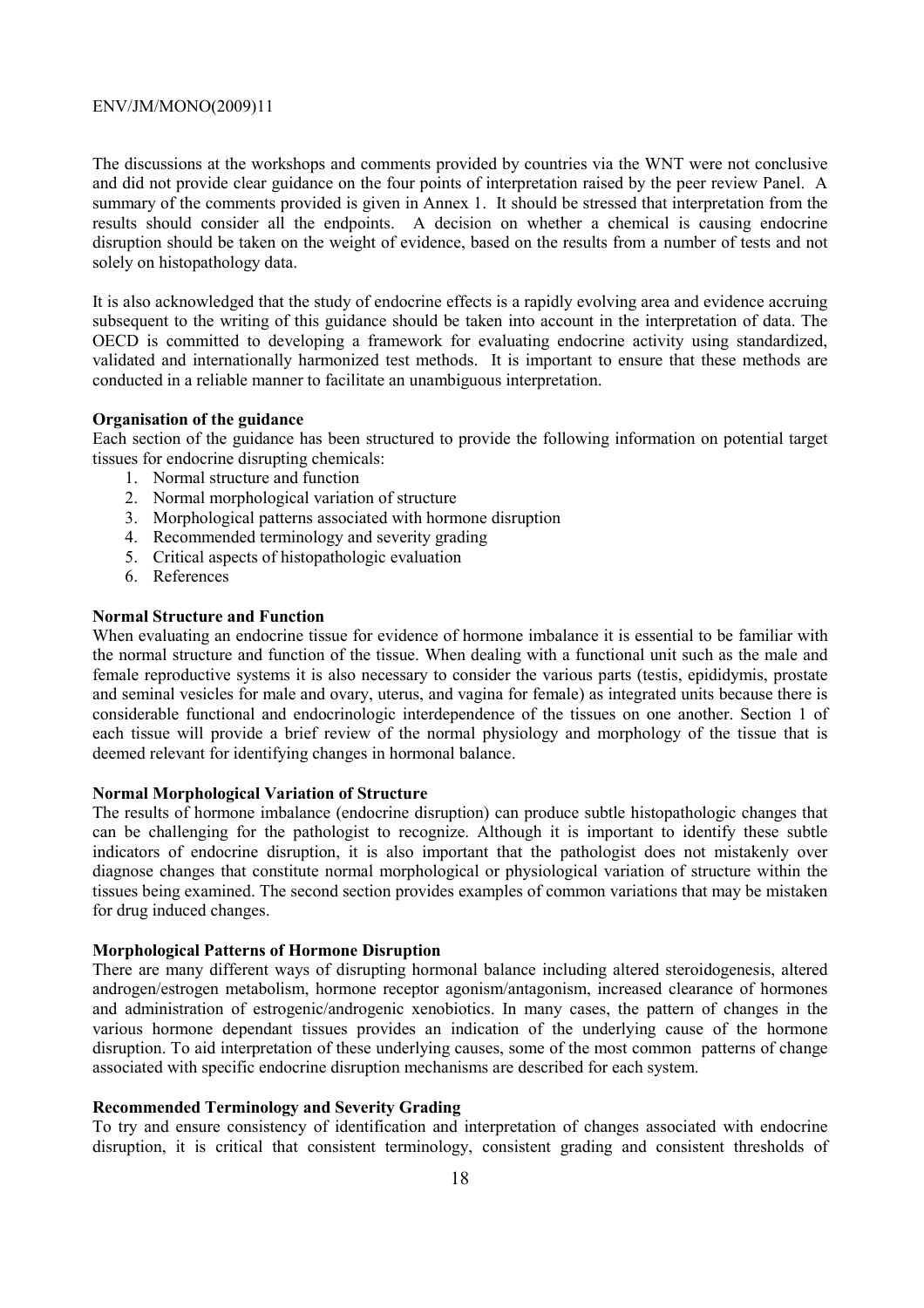recording are used by those charged with the task of examining TG407 studies. The guidance document provides a list of recommended terminology with their diagnostic criteria and some suggested criteria for grading severity of findings.

#### **Critical Aspects of Histopathologic Evaluation**

This guidance document has been prepared to aid the pathologist in detecting changes that are characteristic of endocrine disrupting chemicals. The endocrine system is, by its nature, a dynamic self regulating system that functions within a range of "normal variability". This normal physiologic range is reflected by a normal range of morphological features and it is important that the pathologist does not over interpret these normal variations in structure, especially since their evaluation of "normality" within the study is based on only 5 control animals/sex. The final section 5 provides guidance on the critical aspects of the histopathologic evaluation that will help the pathologist to identify those changes that are outside the "normal" expected range of variation. This attempts to provide practical guidance on things to be aware of so that you do not under or over diagnose changes.

#### **References**

Finally, a reference list is provided for each organ system that provides additional reading material when additional detail is needed.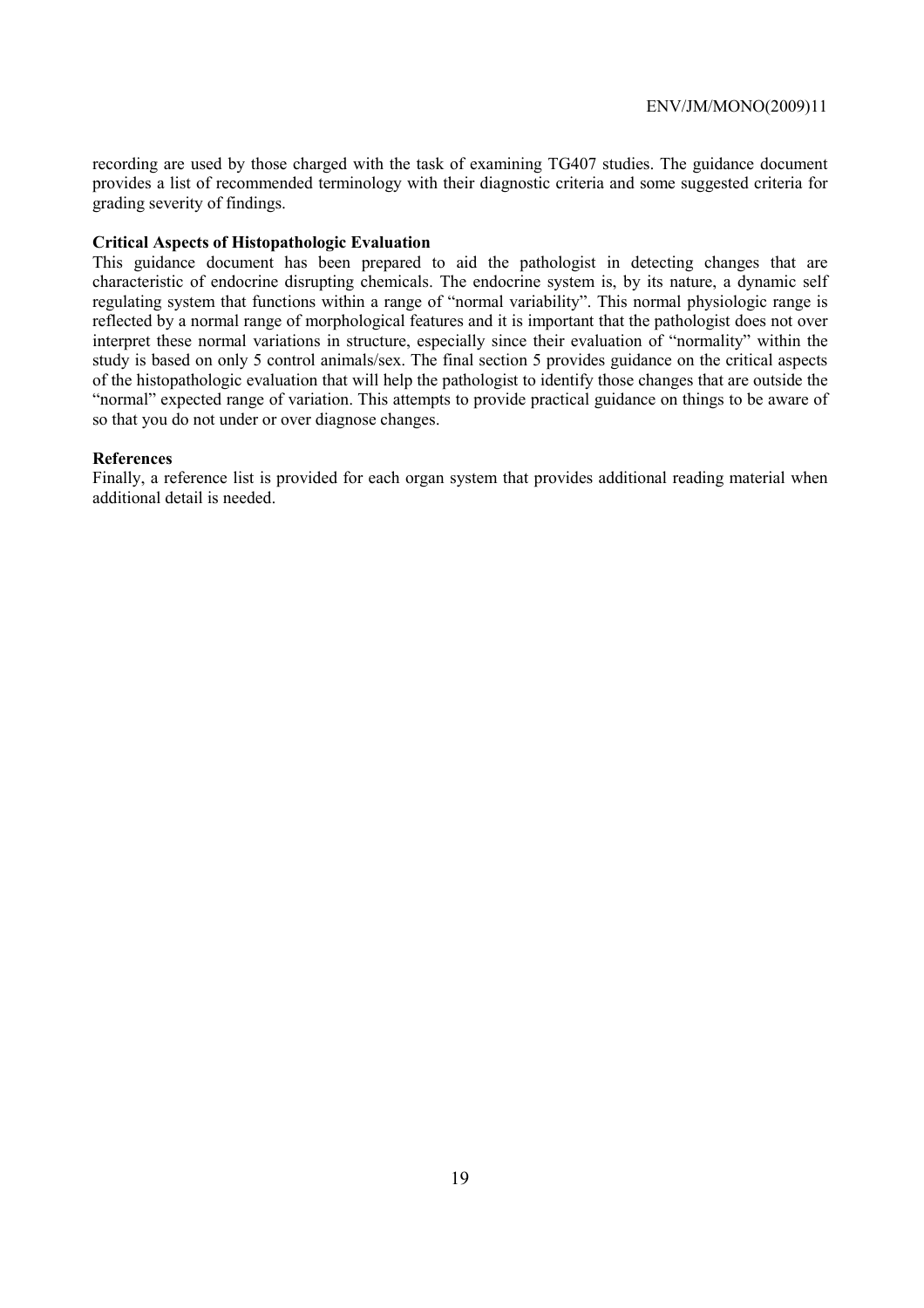# **PART 1: GUIDANCE FOR DISSECTION AND TRIMMING OF ENDOCRINE TISSUES**

A comprehensive set of Guides for Organ Sampling and Trimming in Rats and Mice has been devised and published online and in a series of manuscripts in Experimental Toxicologic Pathology by the Registry Nomenclature Information System (RENI). The guides can be readily accessed online from the following website: http://www.item.fraunhofer.de/reni/trimming/trimm.php?lan=en

Close adherance to these guides is recommended to obtain consistent and appropriate sampling of the various endocrine tissues. Critical aspects of sampling and sectioning are briefly summarized below.

#### *Male Reproductive System*

Critical aspects of tissue dissection and handling of the testes and epididymides have been reviewed by (Foley, 2001). Additional guidance on sampling, fixation, and sectioning is also provided by (Lanning *et al.*, 2002; Creasy, 2003)

#### **Testes**

It is essential that the testes are fixed in an appropriate fixative such as Modified Davidsons or Bouins Fixative.They should NOT be fixed in formalin since this results in cellular shrinkage and precludes detection of the types of subtle morphological changes that are likely to occur with endocrine disruption. Modified Davidsons fixative (Latendresse *et al.*, 2002) is preferred to Davidsons fixative since periodic acid Schiffs (PAS) does not stain the spermatid acrosome (required for detailed staging of the spermatogenic cycle) when conventional Davidsons fluid is used. Bouins fixation results in differential tubular shrinkage, with tubules in the center of the testis showing greater shrinkage than more peripherally located tubules. The shrunken central tubules are often surrounded by interstitial proteinaceous fluid. This is an artifact of fixation and should not be mistaken as a real finding.

A transverse or longitudinal section of the testis may be used, or one of each may be employed. It is important to include the rete testis in the section since this can provide evidence of estrogen induced fluid disturbances in the rete and efferents ducts.

It is important to avoid trauma and squeezing of the testis during the necropsy dissection since this will result in sloughing of the germ cells into the tubular lumen, which may be mistaken for a test article related change.

#### **Epididymides**

The epididymis can be preserved in the same fixative as the testis or in formalin. Formalin provides slightly better preservation of cellular detail. It is important to ensure that the epididymis does not dry out between dissection and fixation, to prevent drying artifact, particularly of the corpus.

A longitudinal section that incorporates the initial segment, head, body and tail of the epididymis is essential for a comprehensive evaluation of changes. Findings are often localized in specific regions of the epididymis. In addition, the location of sloughed testicular germ cells within the length of the epididymis provides a useful indication of how long ago the disturbance in testicular spermatogenesis began.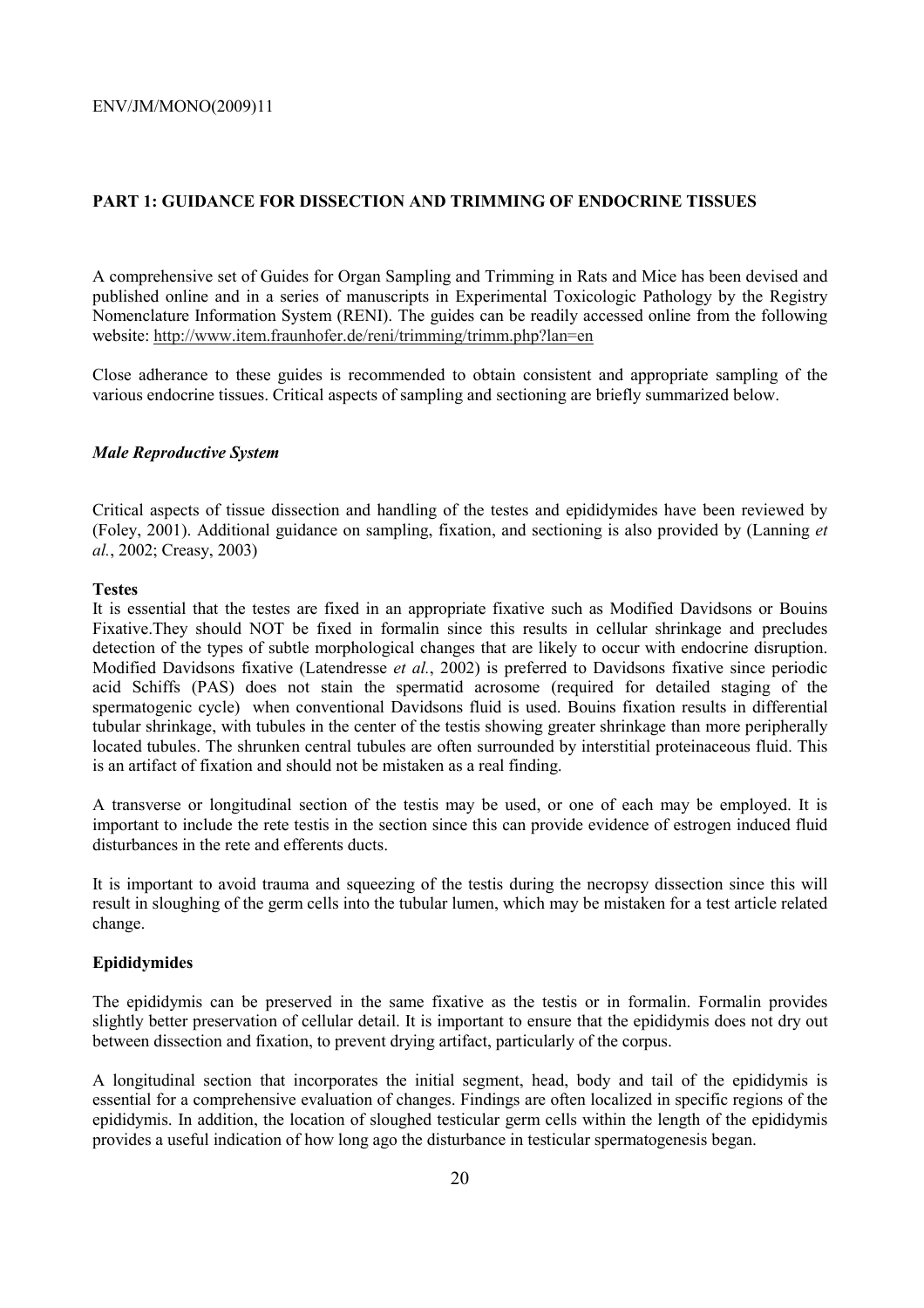#### **Prostate and Seminal Vesicles**

Prostate and seminal vesicles are best fixed in formalin.

The amount of secretory content of the accessory sex organs is very androgen dependant and represents a large proportion of the weight of the glands. Therefore it is critical that the organ weight of these tissues includes all the secretory content. This can best be achieved by dissecting out the accessory sex organs attached to the urinary bladder as a unit. The bladder should then be removed from the accessory sex gland unit over a weigh boat to ensure that any seminal fluid that leaks is caught and weighed with the gland. Care should be taken to prevent urine leaking into the weigh boat. Since the organ weight is generally more sensitive than the histopathological appearance of the organ, this procedure is critical. The guidelines recommend weighing the prostate, seminal vesicles and coagulating gland as a unit. Since the ventral prostate and the seminal vesicles are particularly sensitive to androgen status, further dissection and weighing of these individual tissues could be performed to gain additional organ weight data.

# *Mammary gland*

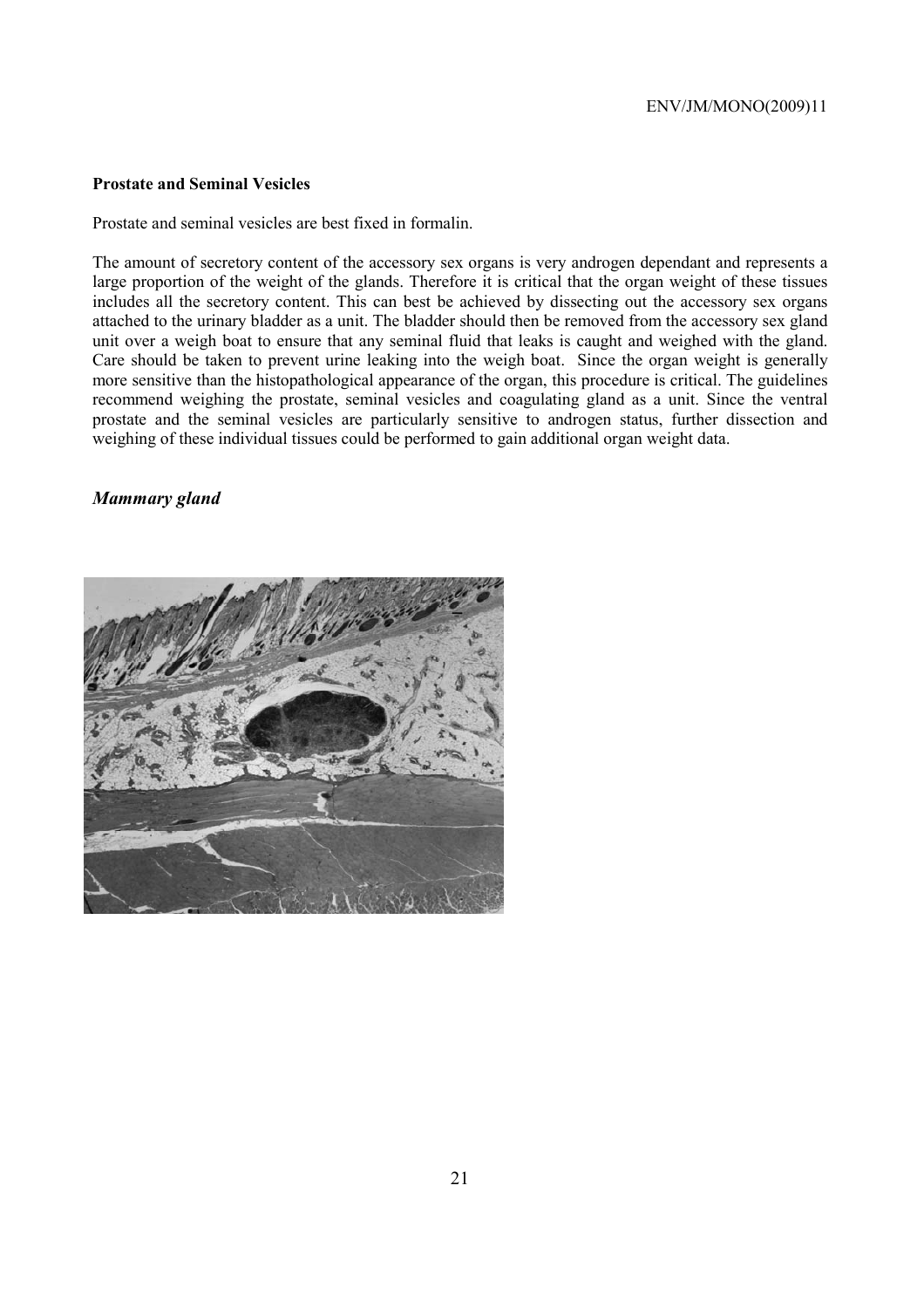Sampling of the inguinal mammary gland is recommended. There is variation in the morphology and the response to endocrine disruption of mammary gland depending on their site along the mammary chain. Since glandular tissue is relatively abundant in the inguinal region and because it can be consistently sampled using the inguinal lymph node as a marker, sampling at this site is recommended to minimize variation.

A good longitudinal section of mammary gland is necessary to ensure a general overview of the entire gland rather than a peripheral sample that may only include the terminal branches. The best way of ensuring this for males and females is to include the subcutis and use the lateral iliac lymph node as a gross landmark for sampling. In females, both the nipple and the lymph node may be used as landmarks.

Whole mounts of mammary glands have been used very successfully to demonstrate changes in morphology and volume of the glandular tissue in response to endocrine disruption (Sourla et al., 1998; You et al., 2002). Although this methodology is not a specific recommendation for the TG407 study, it should be considered, to confirm or provide more detailed information on any changes seen in the mammary gland during this initial screen

#### *Female Reproductive System*

All female reproductive tract tissues are best fixed in formalin. Because the oestrous cycle-associated morphological changes observed in the reproductive tract do not occur uniformly along its length, sampling of tissues from specific areas of the vagina, uterus and ovaries is essential if an accurate histological evaluation of the system is to be performed and meaningful comparisons between animals made. Additional guidance on preparation of the uterus and vagina for sampling, fixation, and sectioning is also provided by the OECD Report of the Initial Work Towards the Validation of the Rodent Uterotrophic Assay - Phase 1(No. 65: http://www.oecd.org/document).

#### **Vagina**

A transverse section should be taken from the mid-vagina, avoiding the posterior (caudal) one-third of the organ as this is covered by a permanently keratinised stratified squamous epithelium. Care should be taken to avoid incorporating vulval or vaginal skin in this section. Weighing of the vagina is not required by the  $T<sub>G</sub>$  407.

#### **Uterus**

The ovaries and vagina should be separated from the uterus, which is then weighed prior to fixation. The weight of the uterus will vary significantly depending on the stage of the estrous cycle and the volume of fluid within the lumen. This makes uterine weight a very variable parameter. After fixation, a transverse section should be taken midway along the length of each uterine horn. A longitudinal horizontal section should also be obtained from the uterine cervix/body and posterior (caudal half) of the attached horns.

#### **Ovary**

At necropsy, the ovaries should be separated from the oviducts and weighed before fixation. Once fixed, the ovaries should be halved longitudinally and one or more sections obtained from the middle of the organ. Suboptimal sampling (for example, from the periphery of the ovary) will result in sections that fail to include a representative selection of follicular and luteal structures.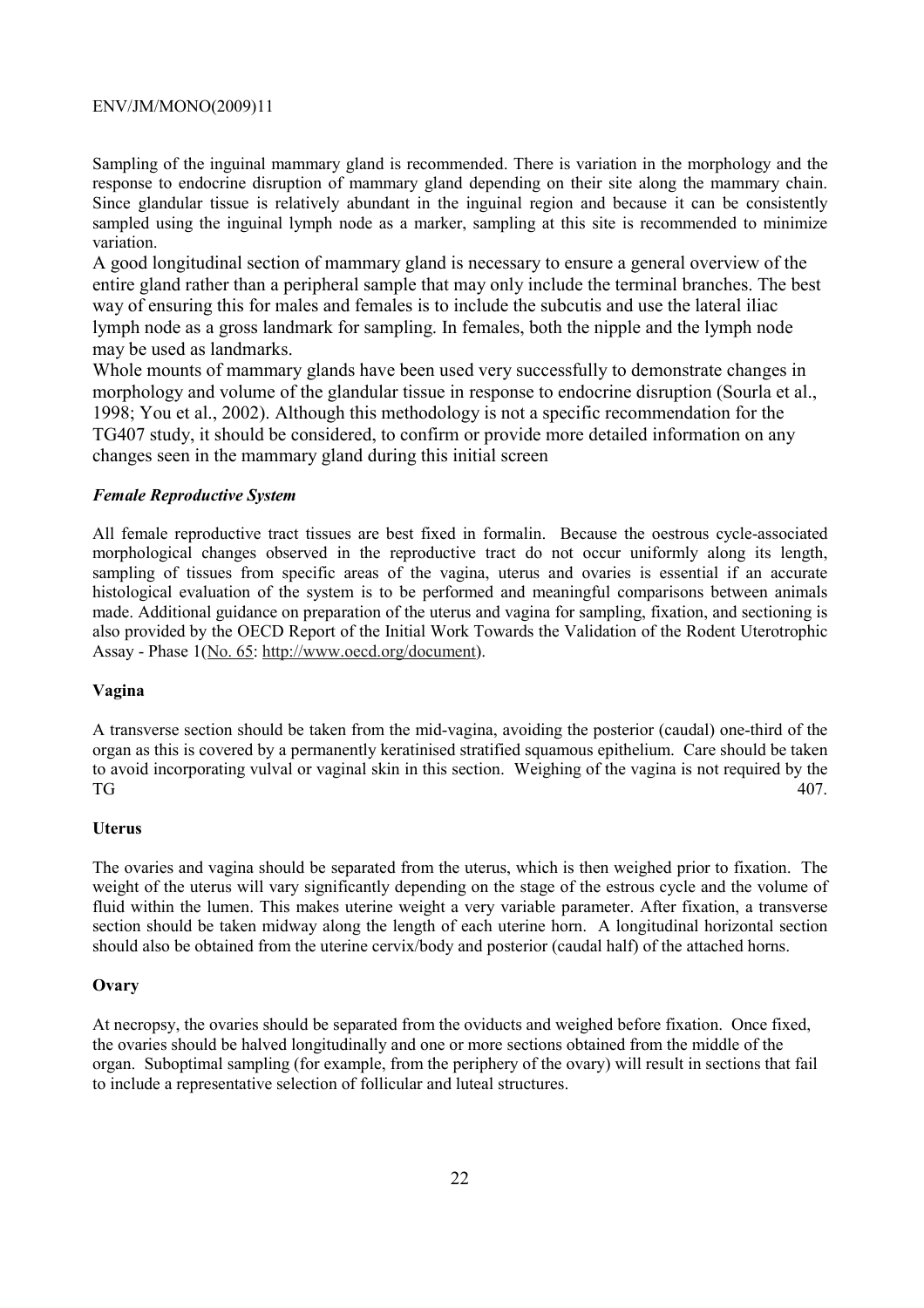#### **Pituitary**

The small size of the pituitary, and its location within the sphenoid bone of the skull can make it difficult to remove without damage. Fixation in-situ is recommended, followed by careful dissection and post fixation weighing. This procedure also minimizes the possibility of the tissue drying out prior to fixation.

Sectioning of the pituitary should aim to include the maximum area of the pars distalis while still including the pars nervosa and pars intermedia. A consistent sampling is necessary, since different types of secreting cells are located in different areas within the pars distalis (see example in the RENI dissection guide for lactotroph distribution).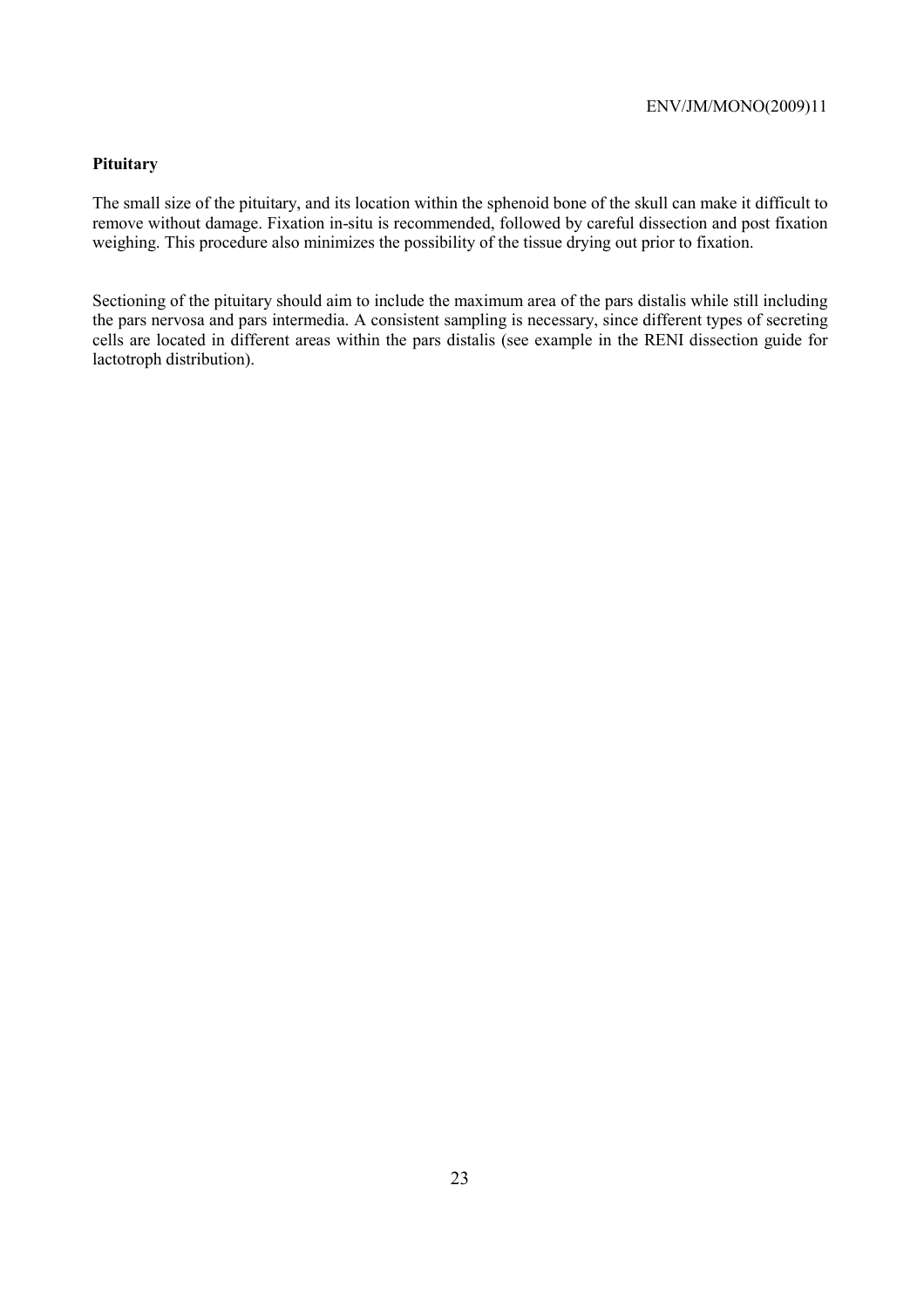# *References*

- Creasy, D. M. (2003). Evaluation of testicular toxicology: a synopsis and discussion of the recommendations proposed by the Society of Toxicologic Pathology. *Birth Defects Res B Dev Reprod Toxicol* **68**, 408-415.
- Foley, G. L. (2001). Overview of male reproductive pathology. *Toxicol Pathol* **29**, 49-63.
- Lanning, L. L., Creasy, D. M., Chapin, R. E., Mann, P. C., Barlow, N. J., Regan, K. S., and Goodman, D. G. (2002). Recommended approaches for the evaluation of testicular and epididymal toxicity. *Toxicol Pathol* **30**, 507-520.
- Latendresse, J. R., Warbrittion, A. R., Jonassen, H., and Creasy, D. M. (2002). Fixation of testes and eyes using a modified Davidson's fluid: comparison with Bouin's fluid and conventional Davidson's fluid. *Toxicol Pathol* **30**, 524-533.
- Sourla, A., Martel, C., Labrie, C., and Labrie, F. (1998). Almost exclusive androgenic action of dehydroepiandrosterone in the rat mammary gland. *Endocrinology* **139**, 753-764.
- You, L., Sar, M., Bartolucci, E. J., McIntyre, B. S., and Sriperumbudur, R. (2002). Modulation of mammary gland development in prepubertal male rats exposed to genistein and methoxychlor. *Toxicol Sci* **66**, 216-225.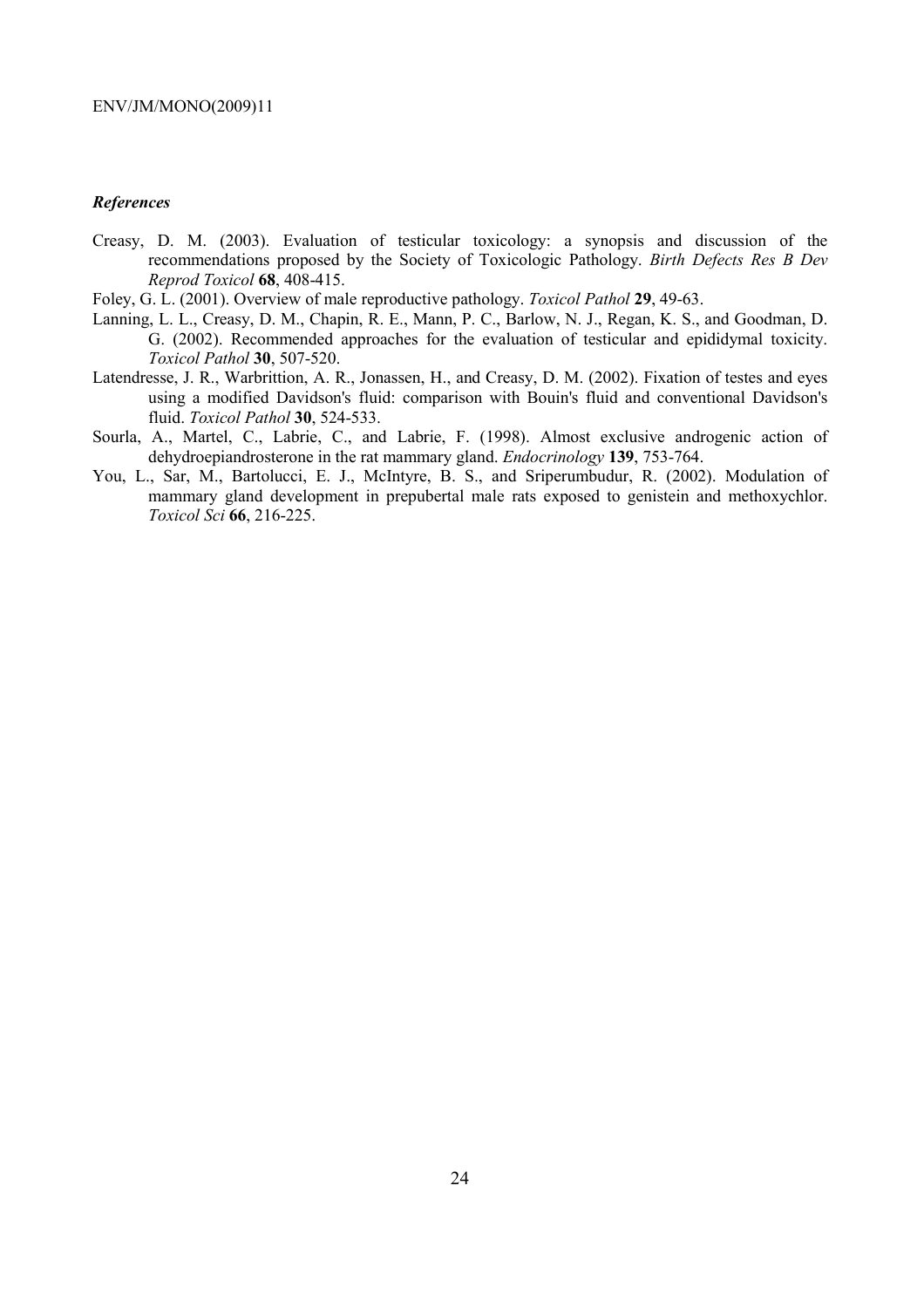#### **Annex : Considerations on endocrine data interpretation for the updated TG407.**

The peer review panel recommended that guidance be provided for data interpretation from TG407 studies on the following points:

- 1. Differences in the end-points that do not reach statistical significance
- 2. Distinction between findings that are consistent with endocrine disruption and nonspecific findings that are not related to potential endocrine disruption
- 3. Weight differences for body-weight independent organs
- 4. Additivity of findings in a number of organs

#### *1) How to interpret differences in the end-points that do not reach statistical significance?*

Statistical evaluation should have priority in principle because it may make translation of findings more clear. However, toxicological findings should be also interpreted on the basis of biological relevance and plausibility, regardless of statistical significance. This is especially important with the low animal number per group specified in OECD TG 407.

In the case of lesions/findings that are rather common (background lesion) and are known to have a high variability, clear statistical significance is important and in these cases it is important that the effects can be attributed to test substance. Aspects important for such assessment are amongst others: existence of a doseeffect relationship, increased severity etc.

 If it concerns a rare effect, statistical significance is less important. However, it is recognized that a firm conclusion in the absence of statistical significance remains a problem, especially when there are no other indications that the tissue/organ is a target of the compound

As an example: findings induced by endocrine disruptors in the normal cycling rats are very complicated. The number of animals examined in OECD TG407 may not be enough to detect these effects, especially weak ones, on the female reproductive system. The slight changes might be overlooked if endpoints with statistical significance are only accepted as toxicity. Morphological deviations from normal estrous cycle stages should be considered and may indicate an adverse effect. It should be emphasized that the physiology of the female reproductive system and normal variation thereof should be understood in order to be able to identify end-points that may indicate endocrine disruption (regardless of statistical significance).

# *2) How to distinguish between findings that are consistent with endocrine disruption and non-specific findings that are not related to potential endocrine disruption?*

Mechanistic information is very important. Without this it would be difficult to differentiate between specific and non-specific findings. Various endocrine mechanisms are involved in the regulation of body homeostasis and might specifically affect body weight gain and food consumption which are usually considered unspecific effects. In reproductive toxicity studies a dose-related reduction in female food consumption and body weight gain during the premating period will often be associated with a decrease in the number of corpora lutea, i.e. oocytes available for fertilisation. The effect probably relates to a reduced general fitness of the female which translates into a decrease in fecundity. Although frequently considered an unspecific effect, the underlying pathways are unresolved and an endocrine mechanism may well be